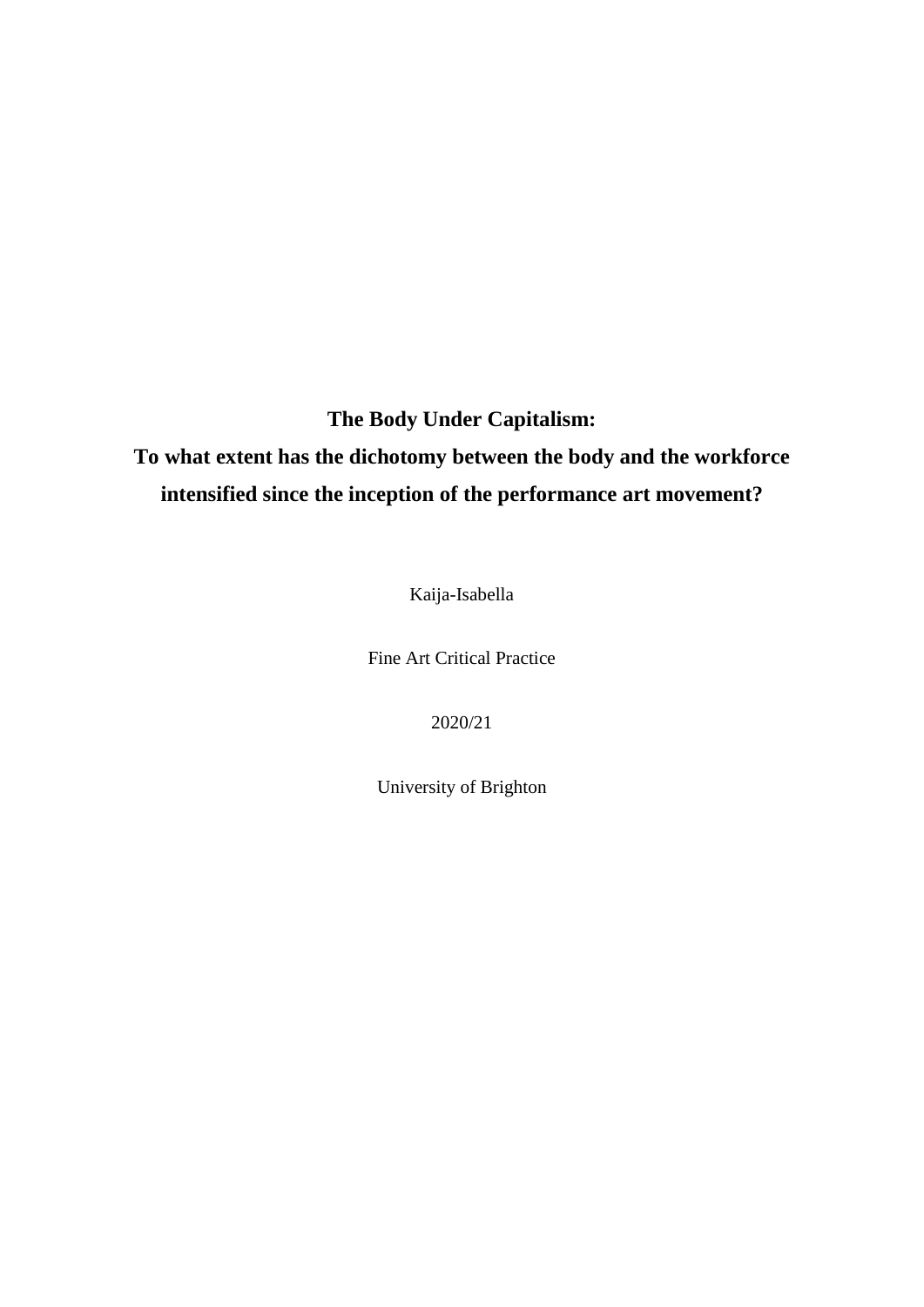## **Table of Contents**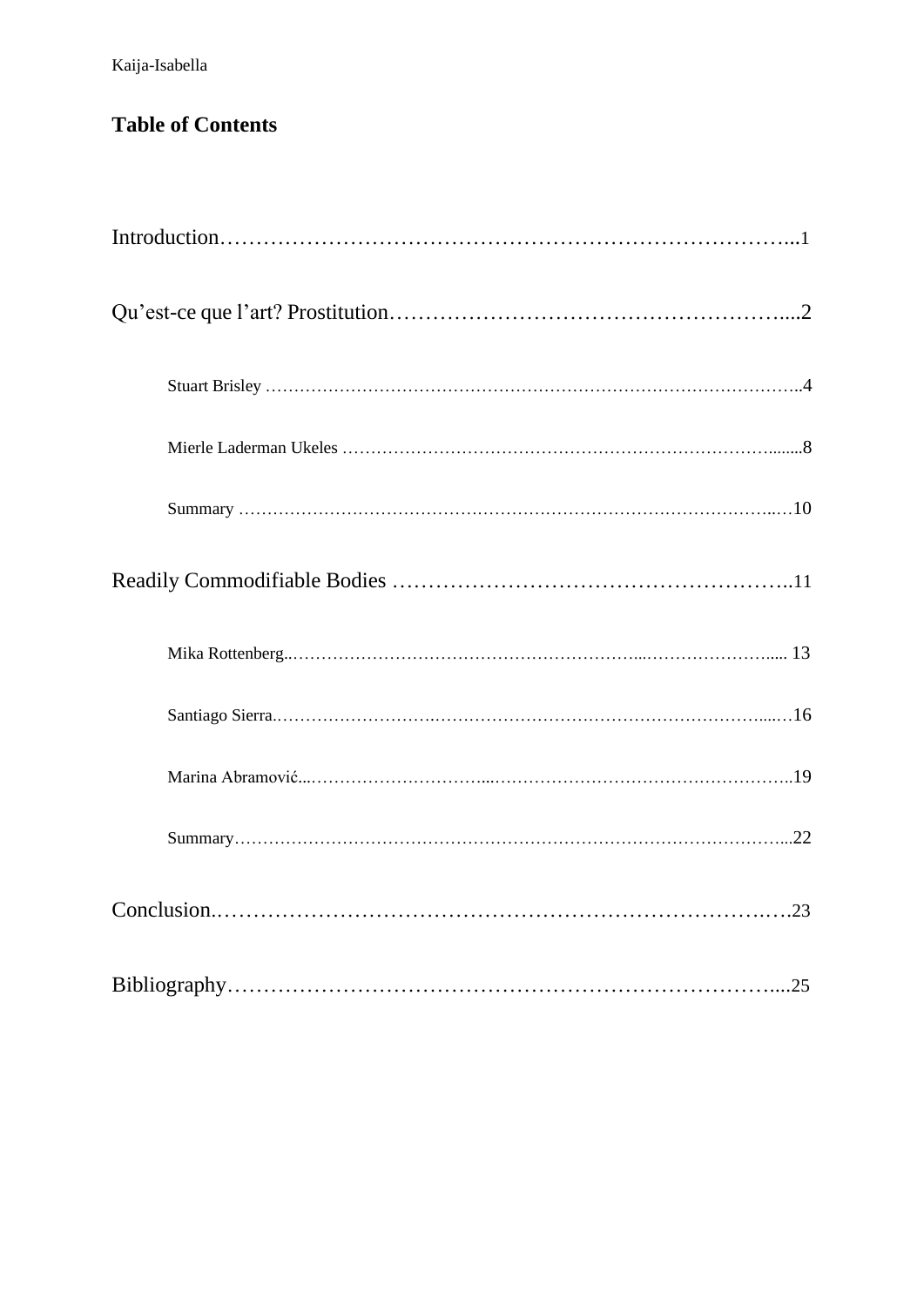## **List of Illustrations**

| Figure 1. Stuart Brisley. Artist as Whore. Documentation of Performance. 1972.                                                                            |
|-----------------------------------------------------------------------------------------------------------------------------------------------------------|
| Figure 2. Stuart Brisley. Poly Wheel. 212 Chairs Circle. Hille Furniture Factory. 1970.                                                                   |
| Figure 3. Mierle Laderman Ukeles. Washing/Tracks/Maintenance: Outside. Documentation                                                                      |
| Figure 4. Mierle Laderman Ukeles. Touch Sanitation. Documentation. New York. 1979.                                                                        |
| Figure 5. Mika Rottenberg. Still from NoNoseKnows. Video Installation. 22 Minutes. 2015.                                                                  |
| Figure 6. Mika Rottenberg. Still from NoNoseKnows. Video Installation. 22 Minutes. 2015.                                                                  |
| Figure 7. Santiago Sierra. Eight People Paid to Remain Inside Cardboard Boxes.<br>Documentation of Events. 1996-2000. https://www.santiago-sierra.com  15 |
| Figure 8. Christoph Schlingensief. Please Love Austria. Documentation of Event. Vienna                                                                    |
| Figure 9. Vanessa Beecroft. Untitled (for Parkett no. 56). Performance. Museum of Modern                                                                  |
| Figure 10. Marina Abramović. Nude With Skeleton. Reperformance. Documentation of Los                                                                      |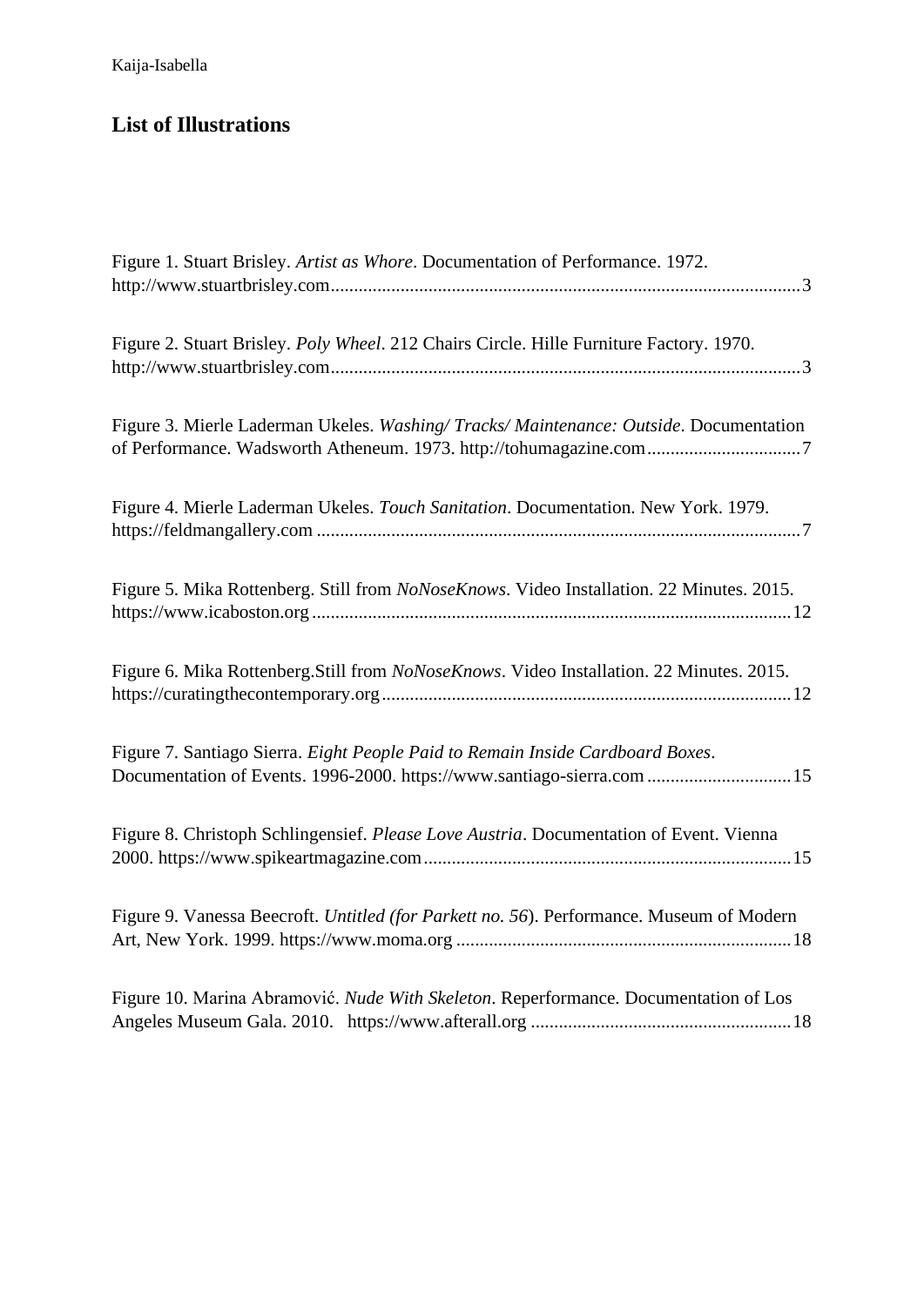## **Introduction**

The relationship between the body and labour has been explored within the art world, particularly through the medium of performance since the 1960s. The dichotomy within a piece of work, especially a work that claims to be anti-capitalist or anti-commodification, is created when the medium used, the body, is the same as the one commodified under capitalism. According to Marx, 'labourers, who must sell themselves piecemeal, are a commodity', and thus the use of the human body in other forms of labour, such as in creating an artwork, is in and of itself a commodity too.<sup>1</sup> A key component of performance in the 1960s and '70s was 'to serve as an alternative to the work of art as commodity', but how could this be so, taking into account the previous Marxist reference? <sup>2</sup> We have thus found ourselves a paradox; the very thing used to rid art of commodity, the human body, becomes the most commodifiable thing within the workforce. This dichotomy has taken many forms since the 1960s, such as artists taking up non-art jobs (sometimes in the aim of research and sometimes because of economic necessity), a mass of hired performers emulating a workforce, and the documentation of existing workforces.

As capitalism has evolved, so has the relationship between the body and the workforce. The art market, labour and indeed our bodies are not the same as when the performance movement began. While many of the issues addressed share common veins (political unrest, objectification, exploitation and commodification) the fact that a medium so intrinsic to a movement that happened over fifty years ago is still in action today attests to both its potency, and the intensity of the issues it addresses. What is it about the use of the body that has remained effective in conveying such a variety of contexts? How has this medium evolved, just as society has? And can it be argued that the dichotomy between the body and the workforce has become more intense as time has gone on, climaxing in its recent depictions? In the following exploration, I will be looking at five artists, dating from Stuart Brisley to Mika Rottenberg, and the ways in which these artists have used the body to explore it's use under capitalism, as well as focusing on the varying ethical practices within which such pieces have been made. By comparing the body's use in artworks made fifty years ago to contemporary artworks, I will address the questions above and establish how the body's use under capitalism has intensified.

<sup>1</sup> Karl Marx and Friedrich Engels, *The Communist Manifesto,* trans. Samuel Moore, Reprint, (London: Penguin Classics, [1967] 2014), 332.

<sup>2</sup> Philip Auslander, "Going with the Flow: Performance Art and Mass Culture," *The Drama Review* 33.2 (1989), 119.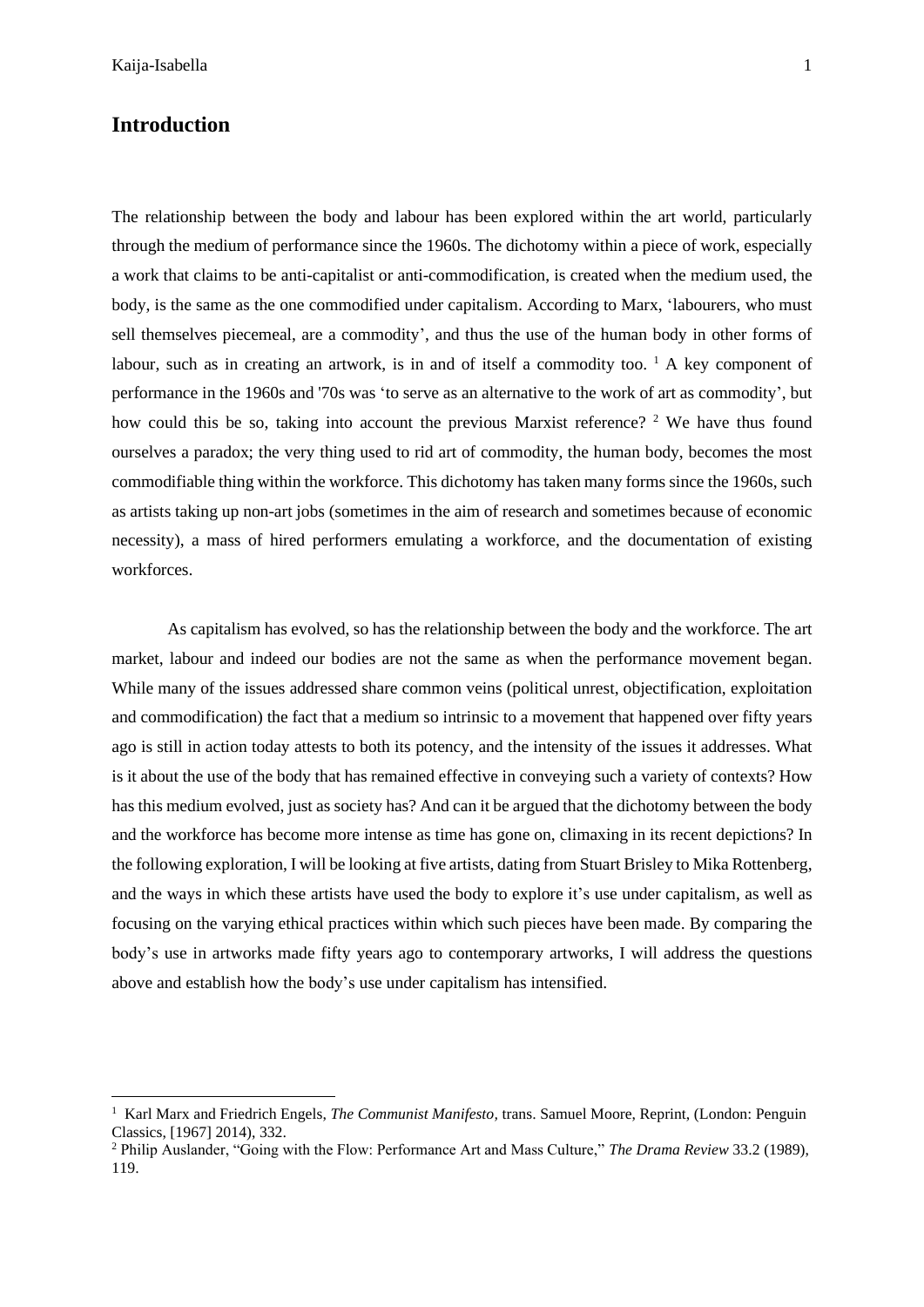## **'Qu'est-ce que l'art? Prostitution.'**

The 1960s saw the inception of the performance art movement, in many respects borne out of the work of Allan Kaprow's 'Happenings'. <sup>3</sup> According to Linda Frye Burnham, founder of the *High Performance* magazine, 'performance surfaced [...] in response to the '60s art market boom, providing artists with something to sell which had nothing to do with objects.' <sup>4</sup> Performance artists were looking to diverge from the art market's commodification, and thus, finding no solace from this market in objects, turned to their own bodies as medium, performance in essence answering 'a need to bring the human figure back into art.' <sup>5</sup> While in its pioneering era performance art 'was to serve as an alternative to the work of art as commodity', some critics would argue its most key element to be that 'all performance art [...] evidenced a deconstructive intent.' <sup>6 7</sup> "Deconstructive of what?" might be the following question. The answer is twofold; on the one hand, the immaterial form of performance could be said to be destructive of the art market. Alternatively, on an arguably grander scale, the use of the body is deconstructive of capitalism in its current form. The following chapter will take a look at two artists, Stuart Brisley and Mierle Laderman Ukeles, who represent different facets of the body's use both within the art world and under capitalism.

<sup>3</sup> Kirstie Beaven, "Performance Art: The Happening," *Tate Online* [n.d].

<sup>4</sup> Linda Frye Burnham, "'High Performance,' Performance Art, and Me," *The Drama Review* 30.1 (1986), 20.

<sup>5</sup> Burnham, "'High Performance,' Performance Art, and Me", 20.

<sup>6</sup> Auslander, "Going with the Flow", 119.

<sup>7</sup> Jeanie Forte, "Women's Performance Art: Feminism and Postmodernism," *Theatre Journal* 40.2 (1988), 217.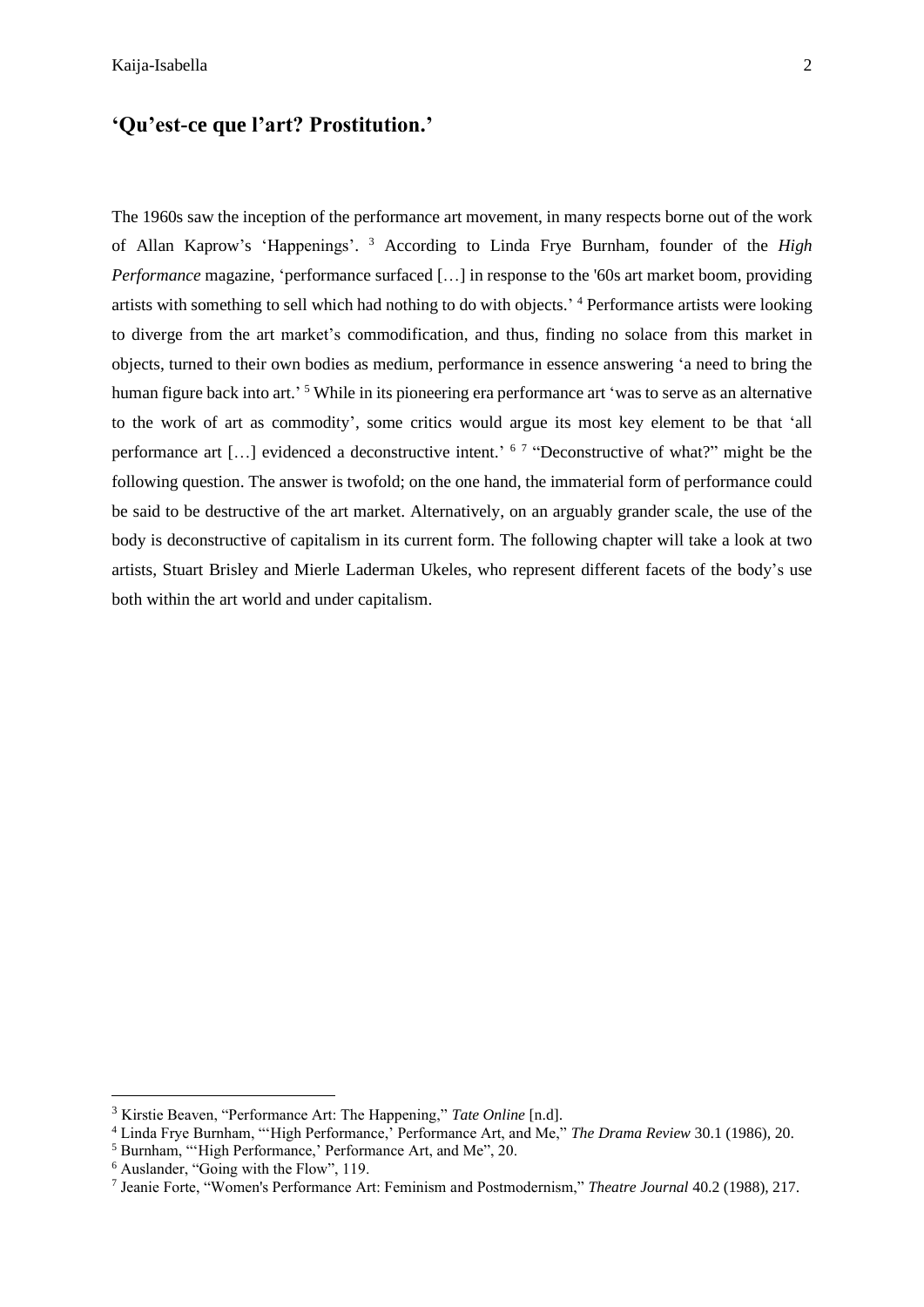

Figure 1. Stuart Brisley. *Artist as Whore.* Documentation of Performance. 1972. [http://www.stuartbrisley.com](http://www.stuartbrisley.com/)



Figure 2*.* Stuart Brisley. *Poly Wheel.* 212 Chairs Circle. Hille Furniture Factory. 1970[. http://www.stuartbrisley.com](http://www.stuartbrisley.com/)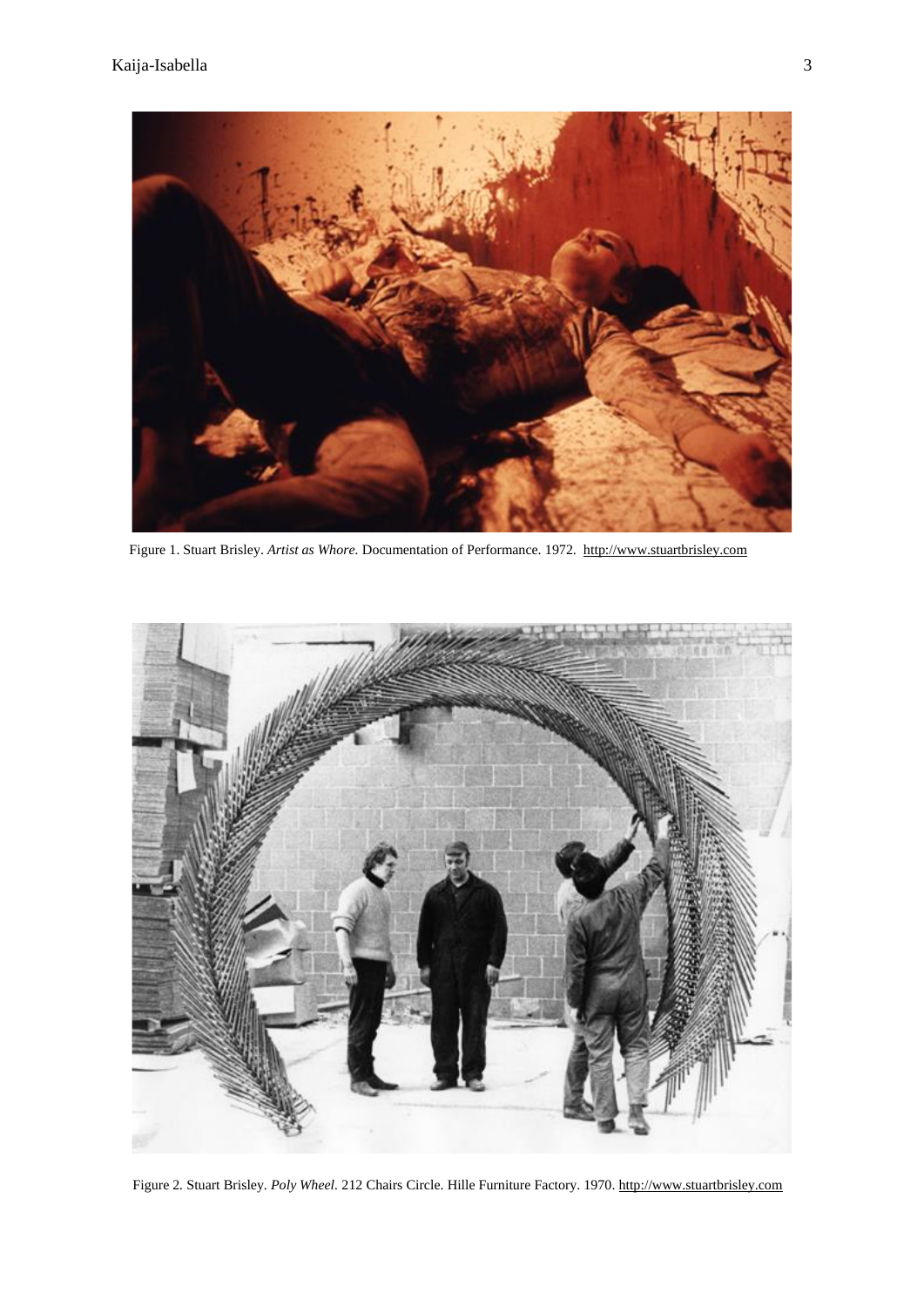### **Stuart Brisley**

Stuart Brisley, referred to as the 'godfather of British performance art', explored the relationship between artistic practice and labour through the medium of the body. <sup>8</sup> In his 1972 performance *Artist as Whore*, Brisley explores the position of an artist 'as a complicit partner in the marketplace.' <sup>9</sup> As can be seen in Figure 1, *Artist as Whore* consisted of the artist on a bed, wearing 'a dirty looking white shirt with some faded stains on it', a pair of jeans with 'the crotch area liberally stained from red to brownish black' and the artist's head 'painted a mid grey tone', which had the effect of 'reducing the naturalism of the figure'. <sup>10</sup> *Artist as Whore* contained scenes of 'bodily activity', such as 'slow, intimate' actions, seduction and incontinence. <sup>11</sup> The juxtaposition of these raw bodily functions, the sensual and the repulsive, represent capitalism's farce of seduction beneath which lies the defilement imposed on workers, linking to Marxist theory of Alienation, within which 'the division of labour caused workers to become degraded or dehumanized'. <sup>12</sup> The title of this work conjures a memory of Baudelaire's answer to the nature of art: 'Qu'est-ce que l'art? Prostitution.' ('What is art? Prostitution.') <sup>13</sup> The comparison between artist and sex worker is palpable, seeing as artists use their bodies to create pleasure for others, but have been misrepresented and exploited for their talents throughout history. As Julia Bryan-Wilson explores in "Dirty Commerce, Art Work and Sex Work", 'sex acts performed for money are associated with artistic exchange.<sup>'14</sup> She goes on to draw the parallel directly to performance artist, 'the prostitute, like the performance artist who generates no salable object […] encapsulates the instability of the commodity object and the uncertainty of forms of worthwhile labour'. <sup>15</sup> The relationship between performer and sex worker has often become somewhat indistinguishable, such as in the work of Karen Finley. Jeanie Forte described Finley's work, likely *Yams Up my Grannie's Ass (1986),* as becoming 're-inscribed in the fetishistic process associated with strip-tease or live sex'. 16 17 The role of sex worker within the workforce is not to be ignored, it being anecdotally referred to as 'the oldest profession', perhaps only bested by artists. <sup>18</sup> *Artist as Whore* thus encompasses both the liberation and the subjugation of both sex work and performance. Sex, originally a process of

<sup>8</sup> "Stuart Brisley Biography," *Stuart Brisley Website* [n.d.]

<sup>9</sup> "Artist as Whore 1972," *Stuart Brisley Website* [n.d.]

<sup>&</sup>lt;sup>10</sup> "Artist as Whore 1972."

<sup>&</sup>lt;sup>11</sup> "Artist as Whore 1972."

<sup>12</sup> E.G West, "The Political Economy of Alienation: Karl Marx and Adam Smith," *Oxford Economic Papers* 21.1 (1969), 1.

<sup>13</sup> Charles Baudelaire*, Fusées,* (Édition du groupe: "Ebooks libres et gratuits."/ Edition of the group: "Free and free ebooks", 2003), 5.

<sup>14</sup> Julia Bryan-Wilson, "Dirty Commerce: Art Work and Sex Work since the 1970s," *Documents of* 

*Contemporary Art: WORK*, ed. Friederike Sigler (Cambridge, MA: Whitechapel Gallery/ MIT Press, 2017), 35. <sup>15</sup> Bryan-Wilson, "Dirty Commerce," 37.

<sup>16</sup> "Karen Finley/ Yams Up My Grannie's Ass," *LACE: Los Angeles Contemporary Exhibitions* [n.d.]

<sup>&</sup>lt;sup>17</sup> Forte, "Women's Performance Art", 234.

<sup>&</sup>lt;sup>18</sup> Nicholas Wilson, "The World's Oldest Profession? Employment-Age Profiles from the Transactional Sex Market," *IZA Journal of Labour Policy* 9.1 (2019), 1.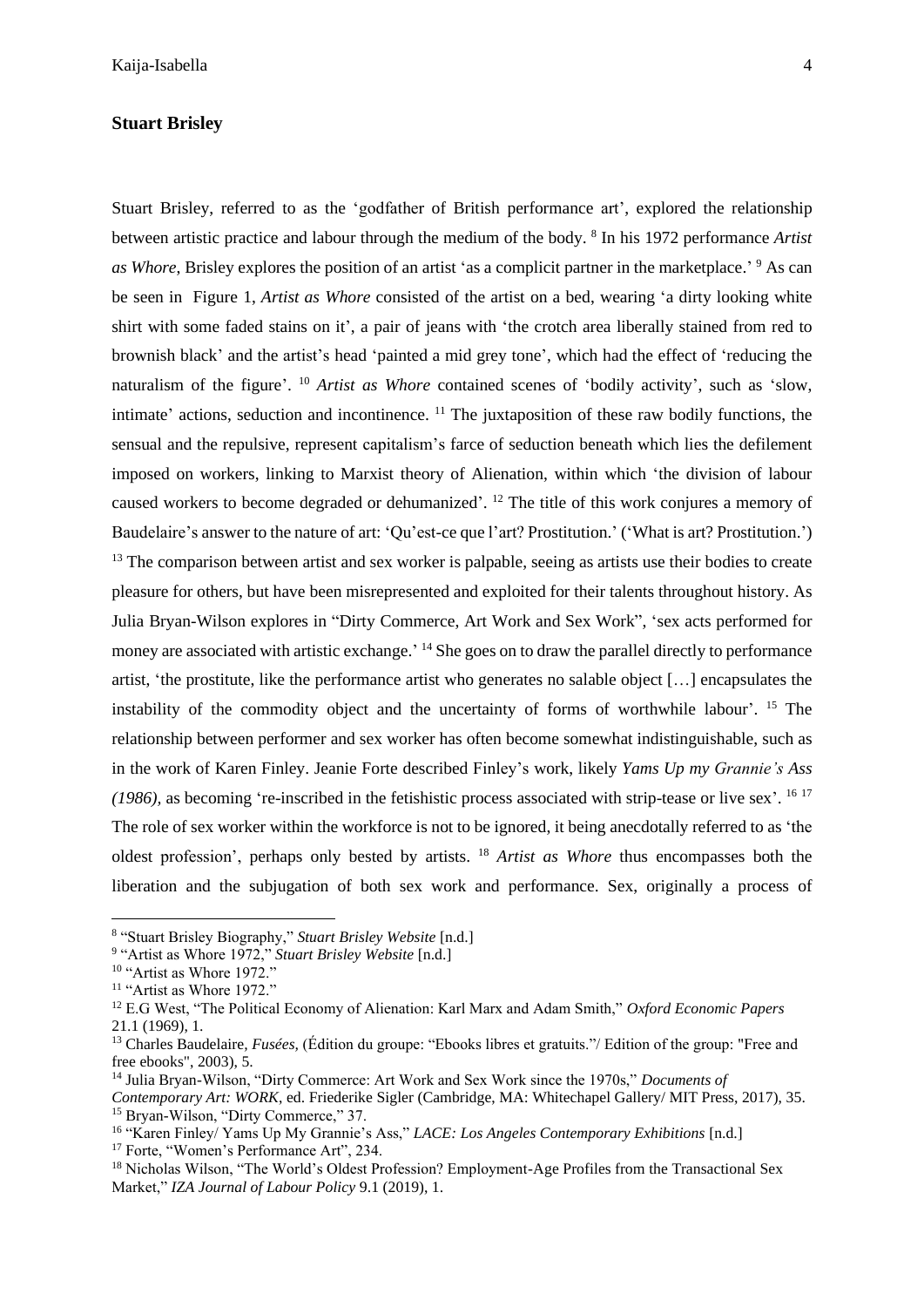(re)production within which a commodity (the human body) was created, has been appropriated for fun, leisure, exploration and work, this being reflective of art, which is no longer necessarily about creating something, but a means of exploration. However, this is juxtaposed with what is often the reality of sex work, and work as a whole, in which the working class have nothing to sell aside from their own labour and body, the alienation of a worker from themself resulting in humiliation and self-defilement. The body thus becomes the tool capitalism uses, both to liberate and subjugate workers.

Stuart Brisley worked within the Artist Placement Group (APG) in 1970. <sup>19</sup> Claire Bishop describes his placement in the chapter 'Incidental People: APG and Community Arts' of her book *Artificial Hells*, saying that:

Brisley, who chose to work on the shop floor of Hille Furniture factory, proceeded with his placement in a manner that will sound familiar to any artist working site-responsively today: the main task was social (earning trust) rather than realising a sculptural object. <sup>20</sup>

Brisley approached the placement in quite a different way than the other members of the APG, perhaps owing to his simultaneously working in a teaching job. Brisley focused his attention not on those in the management positions but on the workers on the factory floor, evidenced in his asking the workers how they would like the production line to be improved and painting machinery the colours of their favourite football teams.<sup>21</sup> The workers and Brisley collaboratively created a sculptural 'circle' of chairs, shown in Figure 2, that served as 'a syndromic sign of the factory line itself', which, while not the central focus of his stay, furthered the mutual trust between Brisley and the workers. <sup>22</sup> The discordance between Brisley's approach and the founders of the APG's intentions is in part what 'had the effect of distancing Brisley politically from APG's efforts,' according to Bishop.<sup>23</sup> While Brisley himself identifies as a Socialist, the founders of the APG, Barbara Steveni and John Latham, are quoted as 'having no knowledge of Marx' according to Marxist critic Peter Fuller. <sup>24</sup> That a group of artists entered into a workplace with no knowledge of the social implications of such an action is profoundly indictive of the dichotomy between the body and the workforce. An artist's presence as an external agent, in many ways fetishizing the labour of these workersfor use within their art practice, will intensify the already intrinsic sense of alienation a worker will have from the outside world, becoming a commodity of spectatorship.

<sup>&</sup>lt;sup>19</sup> Claire Bishop, Artificial Hells: Participatory Art and the Politics of Spectatorship, (London: Verso, 2012), 167.

<sup>20</sup> Bishop, *Artificial Hells*, 167.

<sup>21</sup> Bishop, *Artificial Hells*, 167.

<sup>22</sup> Bishop, *Artificial Hells*, 167.

<sup>23</sup> Bishop, *Artificial Hells*, 168.

<sup>24</sup> Bishop, *Artificial Hells*, 170.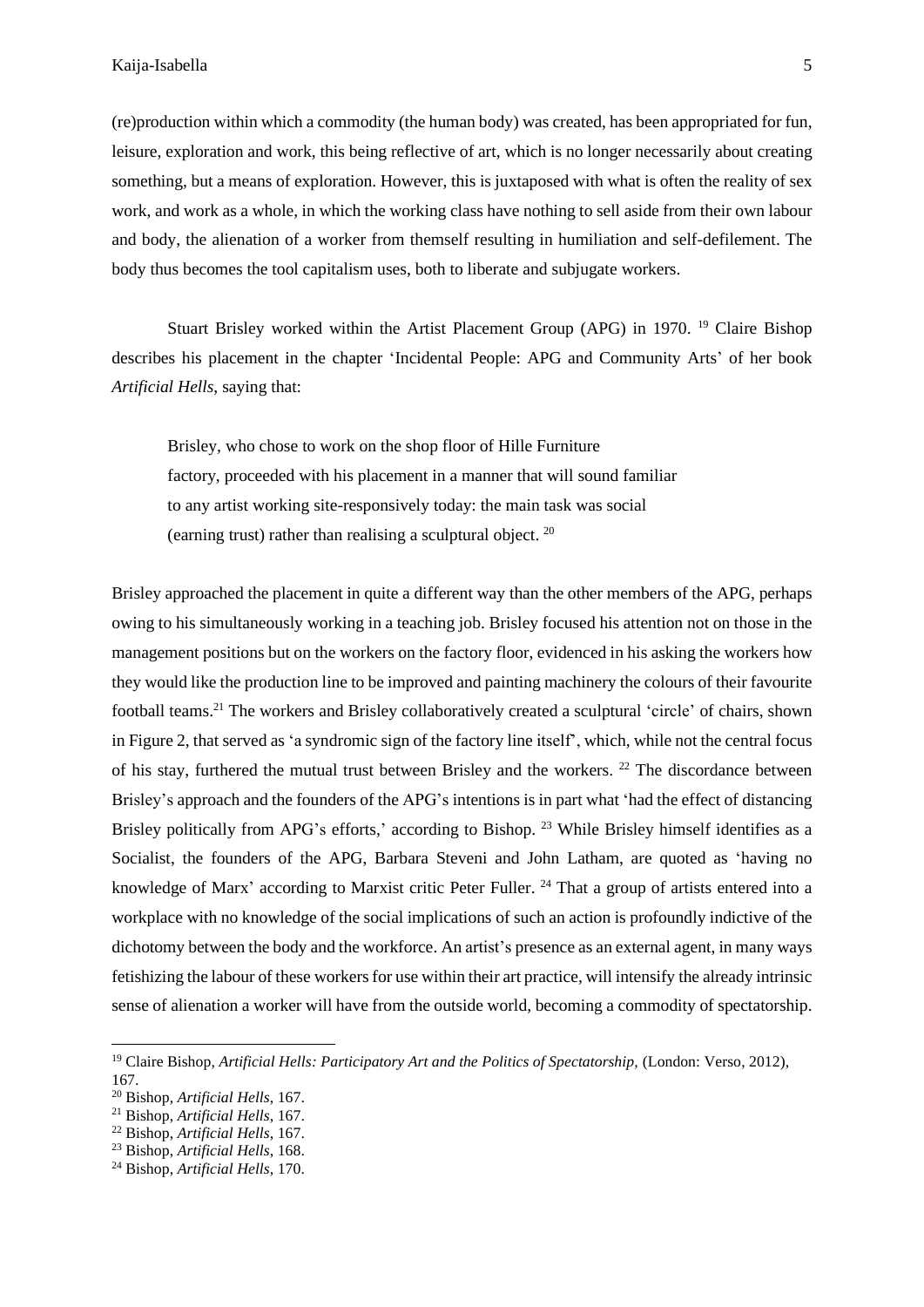Brisley used his platform as a performance artist to explore the needs of workers, while it transpired that the Artist Placement Group was more focused on 'their contractual promise not to harm the host companies.<sup>25</sup> A question thus arises: how can you perform the needs of a worker without harming the company, when so much that a company gains is directly relational to the harm of its workers?

<sup>25</sup> Bishop, *Artificial Hells*, 170.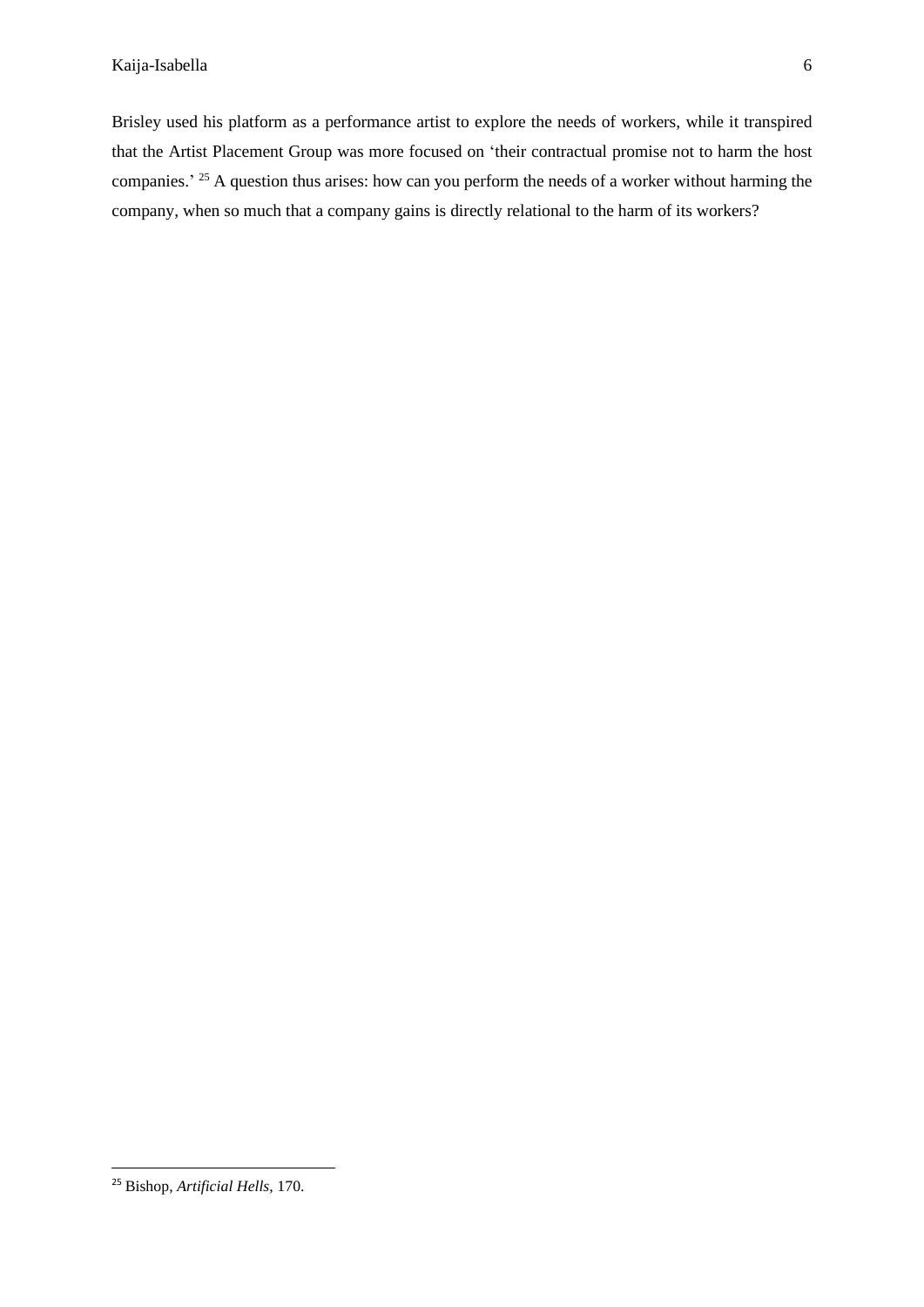

Figure 3. Mierle Laderman Ukeles*.* Washing/ Tracks/ *Maintenance: Outside.* Documentation of Performance. Wadsworth Atheneum. 1973. [http://tohumagazine.com](http://tohumagazine.com/)



Figure 4*.* Mierle Laderman Ukeles. *Touch Sanitation.* Documentation. New York. 1979. [https://feldmangallery.com](https://feldmangallery.com/)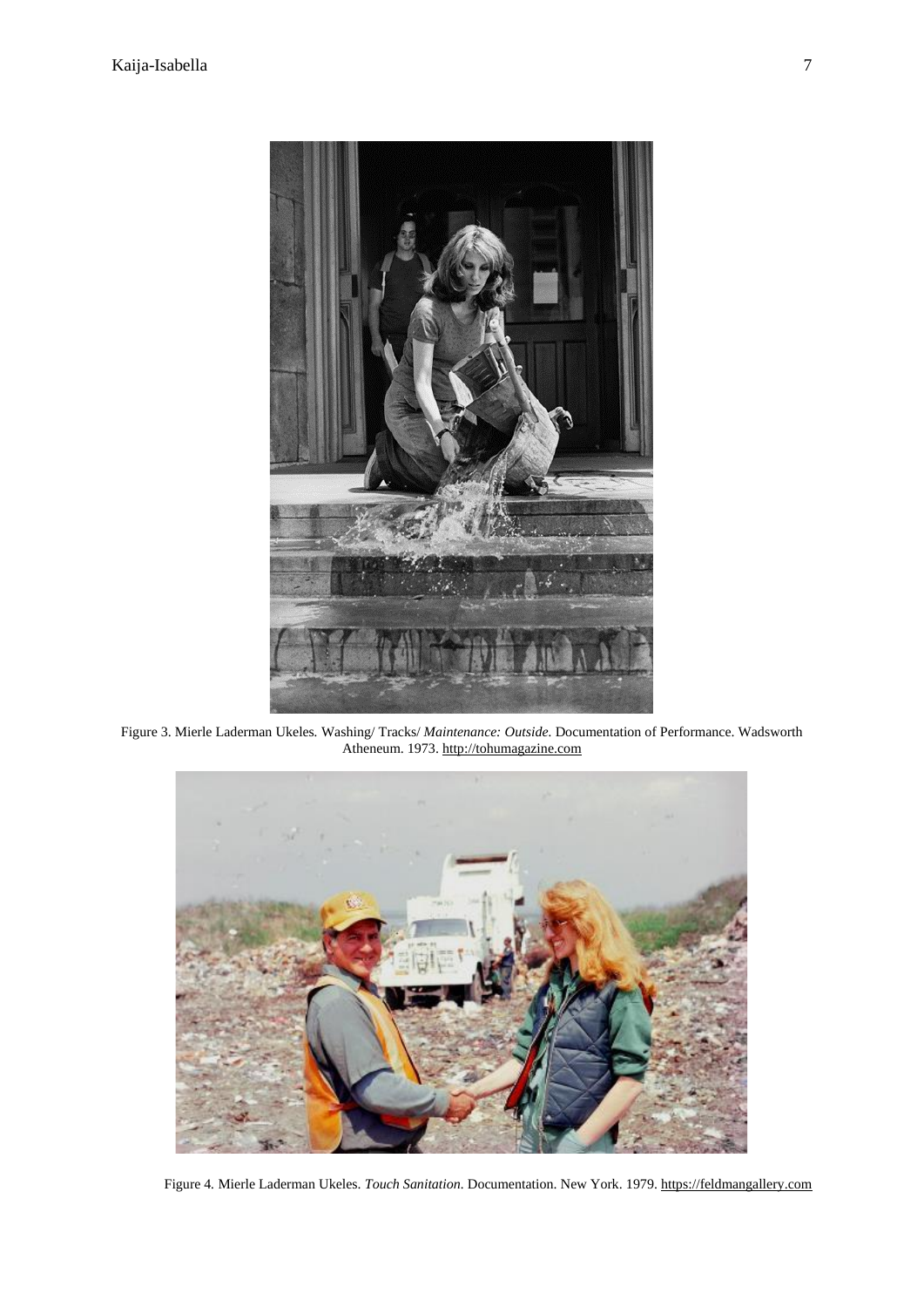## **Mierle Laderman Ukeles**

While Stuart Brisley's exploration of the dichotomy between the body and labour was potent, there are other contexts that are influential to this relationship. Mierle Laderman Ukeles addressed the intersection of the art world and labour, but her performance work is actually threefold. Not only is the labour of a maintenance worker explored, but the labour and maintenance specific to child care, Laderman being a mother who had recently 'returned to work'. <sup>26</sup> Laderman relates that 'as a woman, as a mother, I was connected to most people in the world – the whole entire world of maintenance workers.' <sup>27</sup> In 1973 Laderman created her seminal work *Washing/ Tracks/ Maintenance: Outside*. 28 As depicted in Figure 3, Laderman cleans the front of the Wadsworth Museum, using water and diapers, indicative of the relationship between maintenance labour and childcare, this same body 'caring' and 'maintaining' these concrete steps as did the same for her children. <sup>29</sup> Laderman explored this relationship four years prior to its execution in her 'Manifesto for Maintenance art', citing the fact that while 'maintenance jobs  $=$  minimum wage', in contrast 'housewives  $=$  no pay', this reflecting the Marxist view that 'capitalism requires the family [...] even as it undermines it'. <sup>30 31</sup> While Marx claims that 'wage labourers […] are reduced to selling their labour power in order to live', housewives are essentially charitable volunteers. <sup>32</sup> Slavoj Žižek quantifies this when describing free labour (charity) as 'the humanitarian mask hiding the face of economic exploitation.' The body is thus exploited for free, one step beyond the paradox of commodification, and into the reality that capitalism benefits from free labour.<sup>33</sup>

Later in the 1970s, Laderman worked directly with maintenance workers, creating the beginnings of her *Touch Sanitation* project, as well as her ongoing collaboration with the New York Department of Sanitation. <sup>34</sup> Much like Stuart Brisley's work with the Hille Furniture Factory, Laderman's focus was on the workers within the Sanitation Department, in reference to her then decade old Manifesto 'after the revolution, who's going to pick up the garbage on Monday morning?' 35

<sup>27</sup> Tom Finkelpearl and Mierle Laderman Ukeles, "Mierle Laderman Ukeles In Conversation with Tom

<sup>26</sup> "Mierle Laderman Ukeles, Cleaning the museum: Maintenance Art," *Khan Academy Website* [n.d]

Finkelpearl," *Documents of Contemporary Art: WORK*, ed. Friederike Sigler (Cambridge, MA: Whitechapel Gallery/ MIT Press, 2017), 66.

<sup>&</sup>lt;sup>28</sup> "Mierle Laderman Ukeles, Cleaning the museum: Maintenance Art."

<sup>29</sup> "Mierle Laderman Ukeles, Cleaning the museum: Maintenance Art."

<sup>&</sup>lt;sup>30</sup> Mierle Laderman Ukeles, "Manifesto for Maintenance Art 1969: Proposal for an Exhibition 'CARE'," (1969), 2.

<sup>31</sup> Mark Fisher, *Capitalist Realism: Is There No Alternative?,* (Alresford: Zero Books, 2009), 33.

<sup>32</sup> Marx and Engels, The *Communist Manifesto*, 322.

<sup>33</sup> Slavoj Žižek, *Violence: Sideways Reflections*, (London: Profile, 2008), 19.

<sup>34</sup> Mierle Laderman Ukeles, "On Touch Sanitation," *Documents of Contemporary Art: WORK*, ed. Friederike Sigler (Cambridge, MA: Whitechapel Gallery/ MIT Press, 2017), 207.

<sup>35</sup> Ukeles, "Manifesto for Maintenance Art 1969," 1.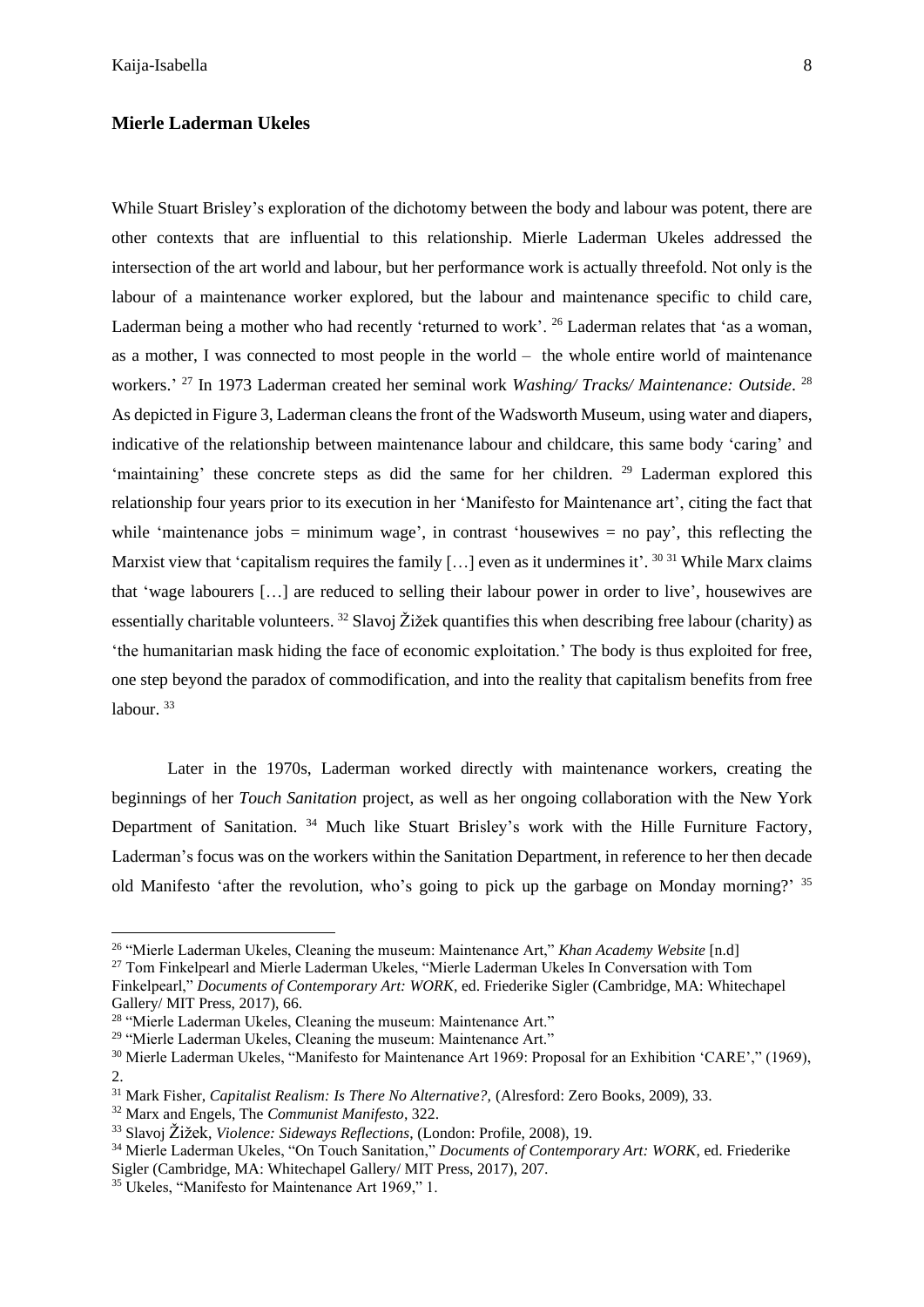Laderman recalls 'on 24 July 1979, I started shaking hands with the first of all New York City's 8,500 sanitation men and officers', or as she defines them, 'sanmen'. <sup>36</sup> Laderman's choice to not only meet but create physicality with these men, as can be seen in Figure 4, attests to the use of body in both work and art. Laderman has extended her body, as female, as mother and as artist toward those who labour in her subject matter daily. She has also spoken of the physical labour of the 'sanmen', in reference to human's cognitive dissonance when it comes to waste disposal and the reality that 'there's a human being who has to lift it, haul it, get injured because of it, […] dispose of it'. <sup>37</sup> Marx's *Economic and Philosophic Manuscripts of 1844* explored this use of the body and its mental implications, when it asserts that 'unendingly monotonous activity [...] is as harmful to the mind as to the body.' <sup>38</sup> Laderman's work was an exploration not only of the Department of Sanitation, but of herself in relation to this department, the role our bodies play in the labour of others. She acknowledges that while she 'finished on 26 June 1980', 'they didn't.' 39

<sup>36</sup> Ukeles, "On Touch Sanitation," 207.

<sup>37</sup> Ukeles, "On Touch Sanitation," 207.

<sup>38</sup>Karl Marx, *Economic and Philosophic Manuscripts of 1844*, trans. Martin Milligan, rev. Dirk J. Struik, (Moscow: Progress, 1959) 8.

<sup>39</sup> Ukeles, "On Touch Sanitation," 208.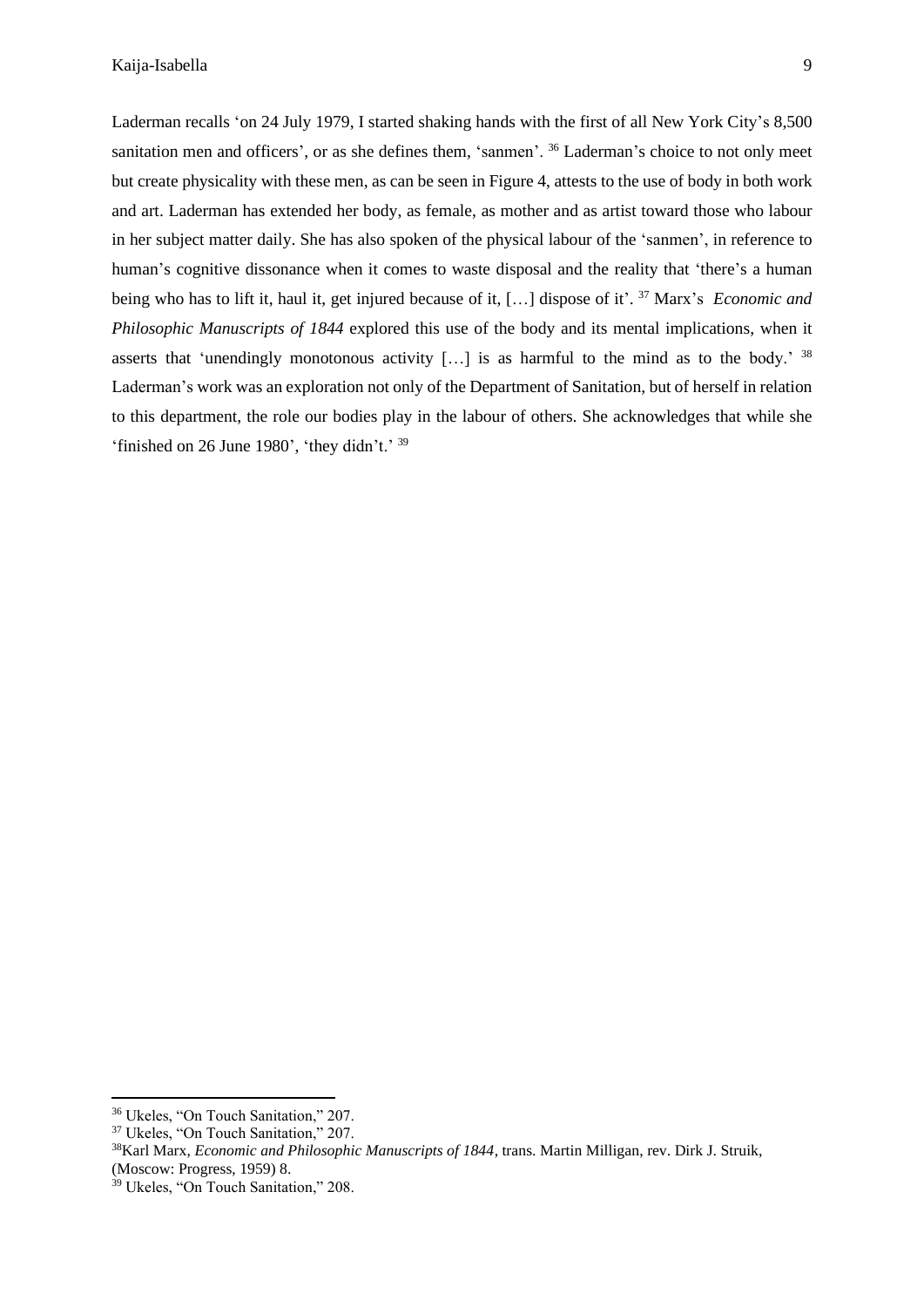## **Summary**

Both Stuart Brisley and Mierle Laderman Ukeles have evidenced a use of the body in relation to labour. To varying degrees, these artists, purposefully or not, "gave it away for free", to the dismay of the business adage. Laderman's critique of the underappreciation of the housewife, seen in *Washing/ Tracks/ Maintenance: Outside*, can be seen as a reflection of capitalism's underappreciation for its workers. This is exacerbated by the reality that, while a worker's wage does not equate the physical work they put in, a housewife is expected to be satiated by nothing at all, aside from the emotional pleasure of raising a child and keeping a house. Brisley's *Artist as Whore* encompasses the antithesis of "giving it away for free", while also exposing the exploitation artists and worker alike must endure. In his Hille Furniture Factory placement, Brisley seems acutely aware of his privilege when faced with a factory of workers, but attempts to use this privilege for their benefit. However, it cannot be ignored that in "giving it away for free", Brisley has in essence underbid another worker. Of course, this may underpin Brisley's political differences with the Artist Placement Group and his reason for departure. But do artists who enter into fields of work acknowledge their position as an external agent; while the artists return their bodies to the studio, and retire that body as worker in order to reflect on what has transpired, as Laderman attests, the workers cannot do the same.

As the 1970s drew to a close, so too did the pioneering era of performance art. Linda Frye Burnham describes this eras end as performance art being 'either dead or so defiled that [the artists] want nothing more to do with it, and storm back to painting.' <sup>40</sup> However, Philip Auslander, writer of many critical studies of performance art, contested this idea in the late 1980s, writing that while 'performance in the late '60s and early '70s […] was to serve as an alternative to the work of art as commodity; many current performance artists happily embrace the commodified world of mass entertainment.<sup>' 41</sup> Auslander is here claiming that rather than performance art "dying", the medium adapted, in many ways this adaptation reflecting the changing labour conditions of this period. Marxist economist Christian Marazzi theorises that 'the switch from Fordism to post-Fordism can be given a very specific date: October 6, 1979.' <sup>42</sup> While the performance movement is associated primarily with the 1960s and '70s, therefore, the use of the body did not cease here, going on to adapt and embrace many other artistic mediums, as well as having its own use adapted within the changing conditions of labour.

<sup>40</sup> Burnham, "'High Performance,' Performance Art, and Me," 18.

<sup>&</sup>lt;sup>41</sup> Auslander, "Going with the Flow", 119.

<sup>42</sup> Fisher, *Capitalist Realism*, 33.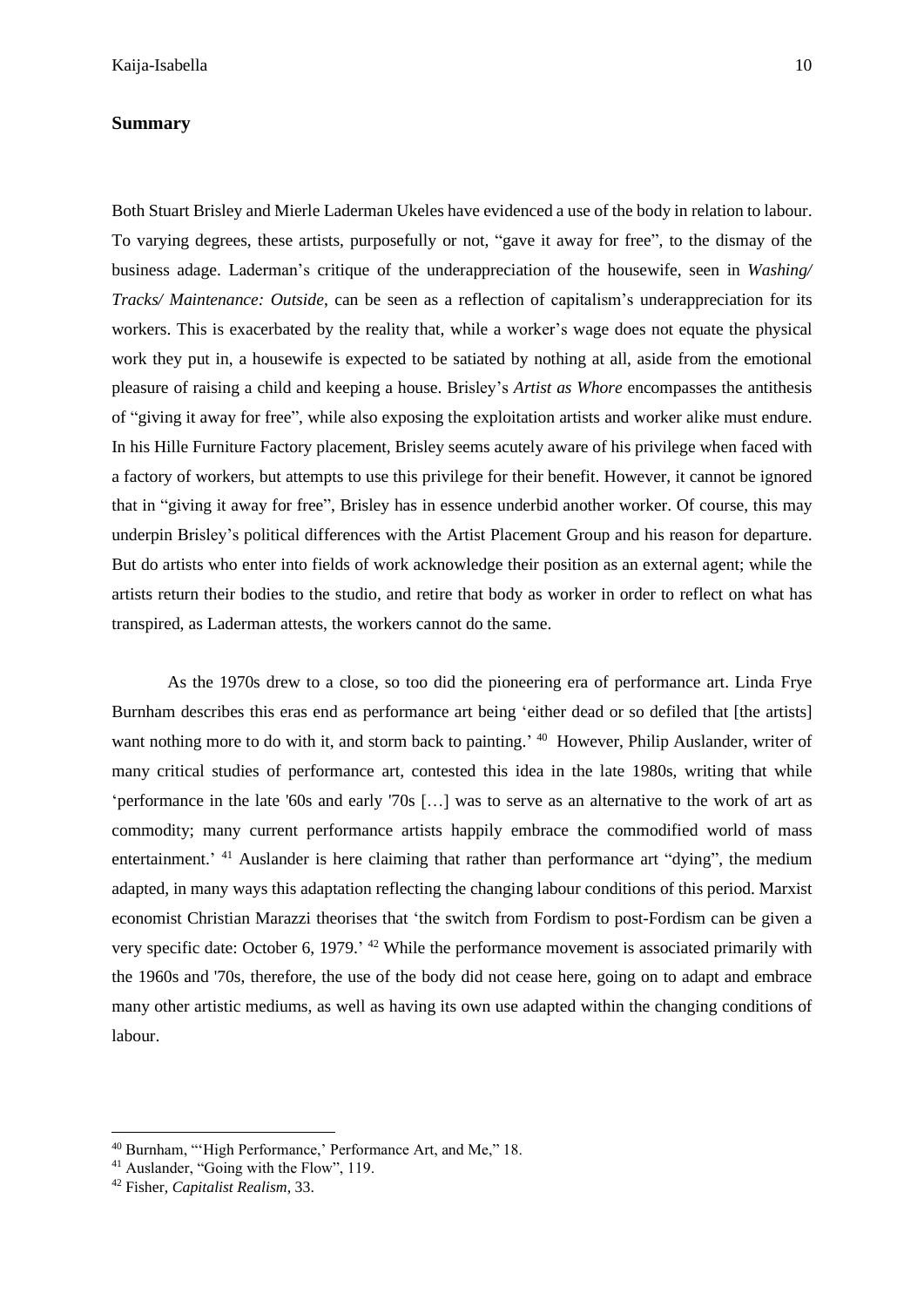## '**Readily Commodifiable Bodies.'**

As I have previously explored, the role of the body within art under capitalism has evolved, just as both artistic mediums and capitalist industry has. According to Bojana Kunst, the changing nature of the art world is 'closely connected to the changes in contemporary capitalism and the entry of post-Fordist ways of production into the centre of contemporary production.' <sup>43</sup> The last two decades have in many ways seen the most significant developments, particularly considering the escalating precarity in work environments, as well as the use of "outsourced" labour, which is essentially the exploitation of underprivileged women. We have also seen a return to the use of the body as a vessel for addressing social issues within art, similar to the performance art's use of the body that dominated the 1960s and '70s, but adapted to addressing the aforementioned labour practices, such as in the work of Mika Rottenberg. Significant too to this era is the return of many iconic performance artists of the pioneering era to the forefront, such as Marina Abramović, but this has brought its own challenges to the nature of the medium of performance. Questions around "reperformance" and "delegated performance" arise, reflecting the ethical issues of modern capitalism. Artists can use the reflective nature of art to criticise societal norms, such as Santiago Sierra's controversial representations. In the following chapter, I want to explore the recent depictions of the dichotomy between the body and the workforce, how it has intensified since the inception of the performance medium in the 1960s and '70s, and how 'the artistic institutions of the contemporary world' have become 'related closely to capitalism.' <sup>44</sup> Indeed, the art world may have become the very thing it has worked so hard to diverge from: a model of the capitalist system.

<sup>43</sup> Bojana Kunst, *Artist at Work: Proximity of Art and Capitalism,* (Alresford: Zero Books, 2015), 44.

<sup>44</sup> Kunst, *Artist at Work*, 44.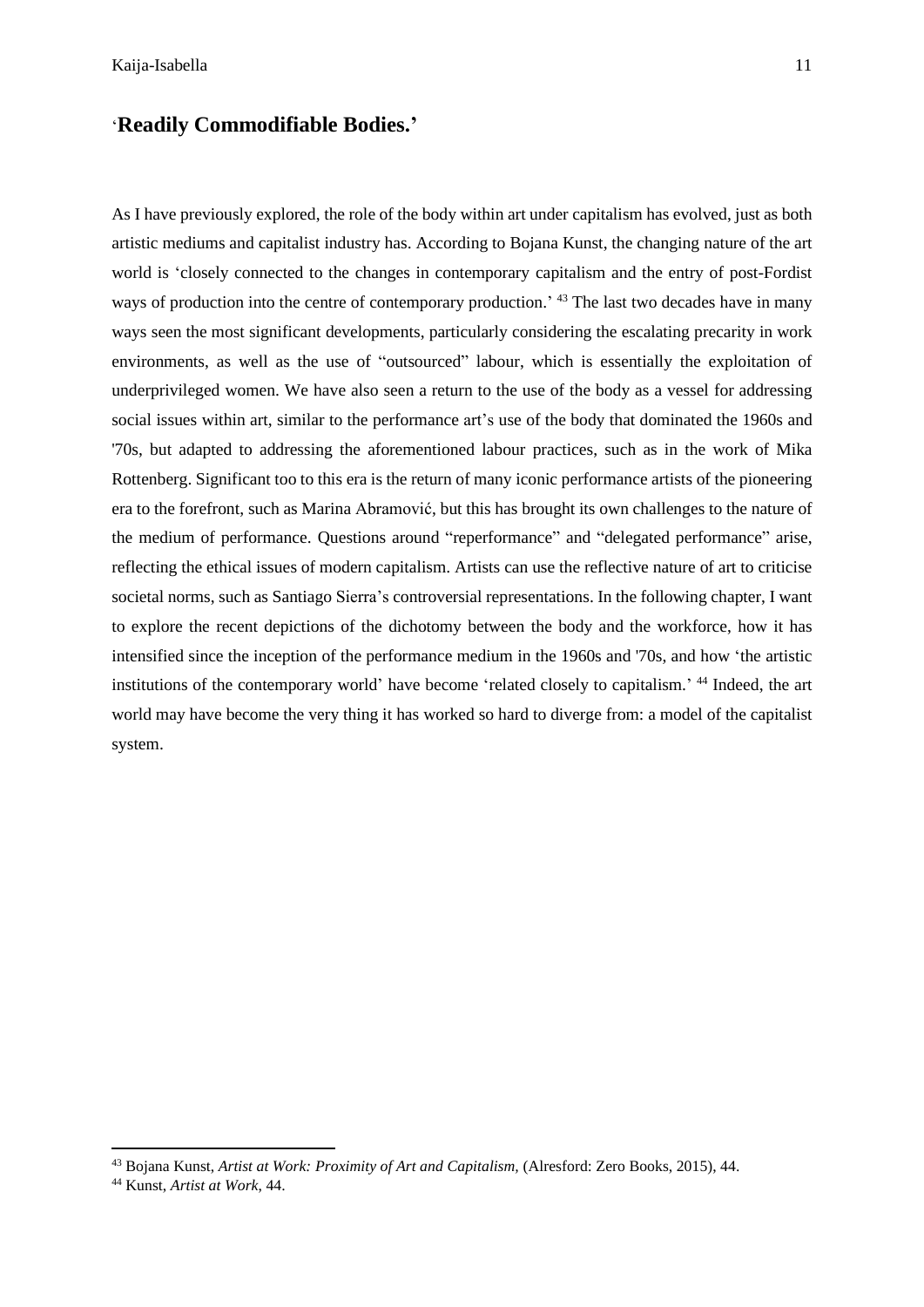

Figure 5. Mika Rottenberg. Still from *NoNoseKnows*. Video Installation. 22 Minutes. 2015. [https://www.icaboston.org](https://www.icaboston.org/)



Figure 6. Mika Rottenberg. Still from *NoNoseKnows.* Video Installation. 22 Minutes. 2015. [https://curatingthecontemporary.org](https://curatingthecontemporary.org/)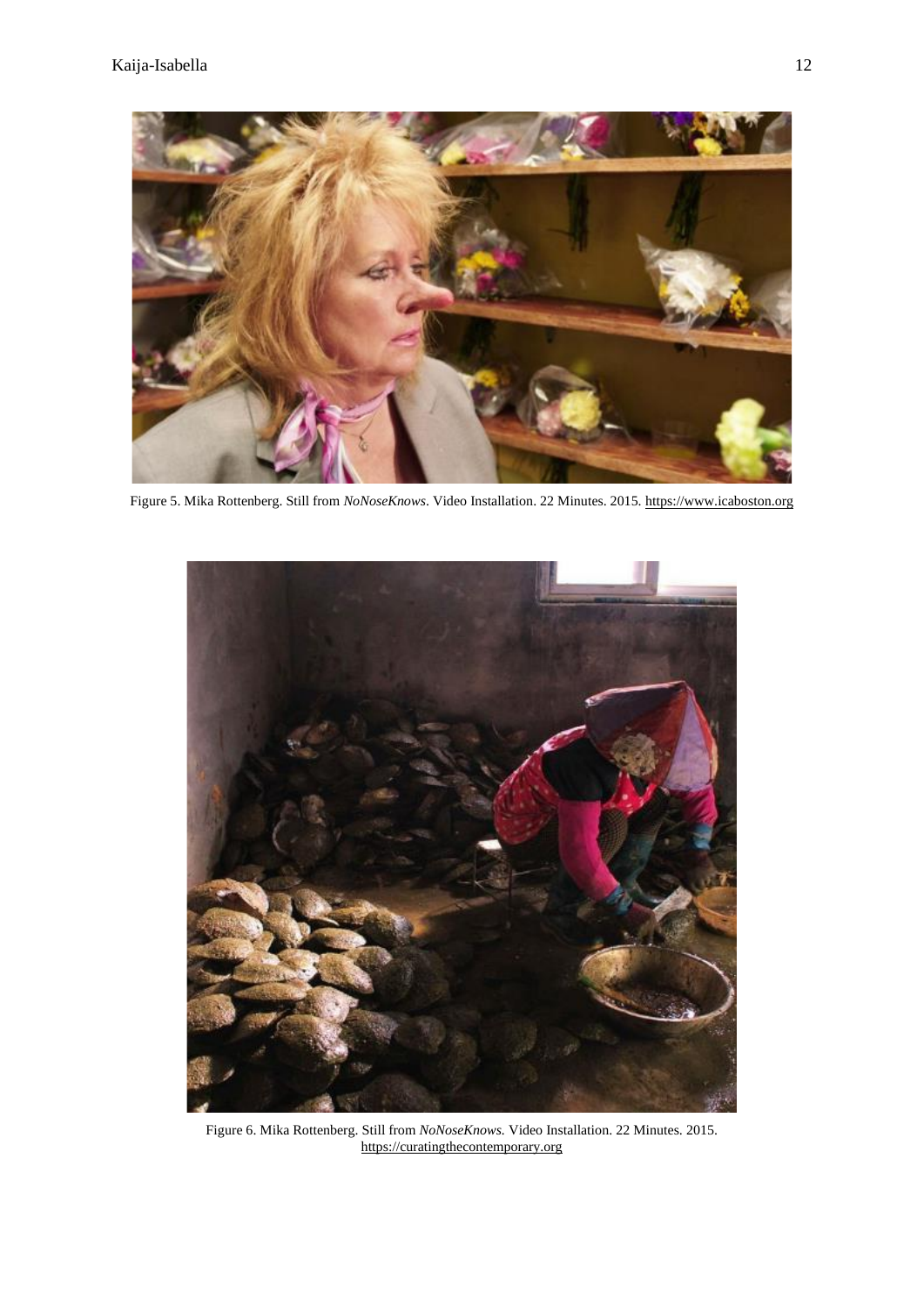### **Mika Rottenberg**

When considering contemporary production methods, it is clear that the body is not used by capitalism in the same way it once was. One only has to look as far as the beginning of this essay to see how bodies have traditionally been used to create profit. This structure has evolved within western society, however, with modern industrial practices under post-Fordism focusing now on commodifying employees' cognitive capabilities, known as 'cognitive capitalism' whereby 'knowledge becomes a commodity.' <sup>45</sup> However, I would suggest this to be a deflection; while we believe the body's use under capitalism has diverged since we transitioned to a post-Fordist structure, it has in fact only moved out of sight and out of mind for the general public, to overseas "sweat shops". This move abroad has been documented by Mika Rottenberg, whose 'surrealist' depictions of the exploitation of female workers has been described as 'more realistic than most Realism.' <sup>46</sup> In her 2015 video installation *NoNoseKnows*, Rottenberg depicts the women working in a pearl-making facility in China and its female Caucasian supervisor.<sup>47</sup> The supervisor resides in a room above the work floor, establishing the hierarchy, and sits surrounded by piling plates of food, shelvesfilled with flowersthatshe periodically smells, wafted by a fan operated by a worker below. This has the effect of swelling and extending her nose, shown in Figure 5, and the side-effect of a sneeze that produces plates of food. Rottenberg juxtaposes real documentation of the pearl-making facility with the satirical depiction the supervisory woman, who does little supervising at all, and whose scenes were filmed in a set in New York. <sup>48</sup> While the previously explored work by Mierle Laderman Ukeles examined the gap between traditional female work (housework) and male dominated industries, the depiction of a female supervisor raises its own issues of modern Feminism, the supervisors career success literally built on the backs of the women "below" her. In this video, the female workers use their body to fulfil nauseating tasks, seen in Figure 6, that translate into western society as "luxury items" (pearls). The separation of the supervisor from the workers, as well as the workers disassociation from both the product produced and their fellow workers, creates a sense of alienation, which Marxism defines as 'the inability to establish a relation to other human beings, to things, to social institutions and thereby also [...] to oneself.' <sup>49</sup> Jonathan Beller, whose essay 'Rottenberg Pearls' examines *NoNoseKnows*, describes this process as capitalist production, 'having separated people from the land and from one another, […] now ramifies bodies by isolating, separating

<sup>45</sup> Gerald Raunig, "The University-Factory as a Site of Reterritorialization," *Documents of Contemporary Art: WORK*, ed. Friederike Sigler (Cambridge, MA: Whitechapel Gallery/ MIT Press, 2017), 151.

<sup>46</sup> Jonathan Beller, "Rottenberg Pearls," *Documents of Contemporary Art: WORK*, ed. Friederike Sigler (Cambridge, MA: Whitechapel Gallery/ MIT Press, 2017), 42.

<sup>47</sup> "NoNoseKnows (50 Kilos variant)," *Metropolitan Museum of Art Website* [n.d.]

<sup>48</sup> "NoNoseKnows (50 Kilos variant)."

<sup>49</sup> Jaeggi Rahel and Alan E. Smith, *Alienation,* ed. Frederick Neuhouser (New York: Columbia University Press, 2014) 3.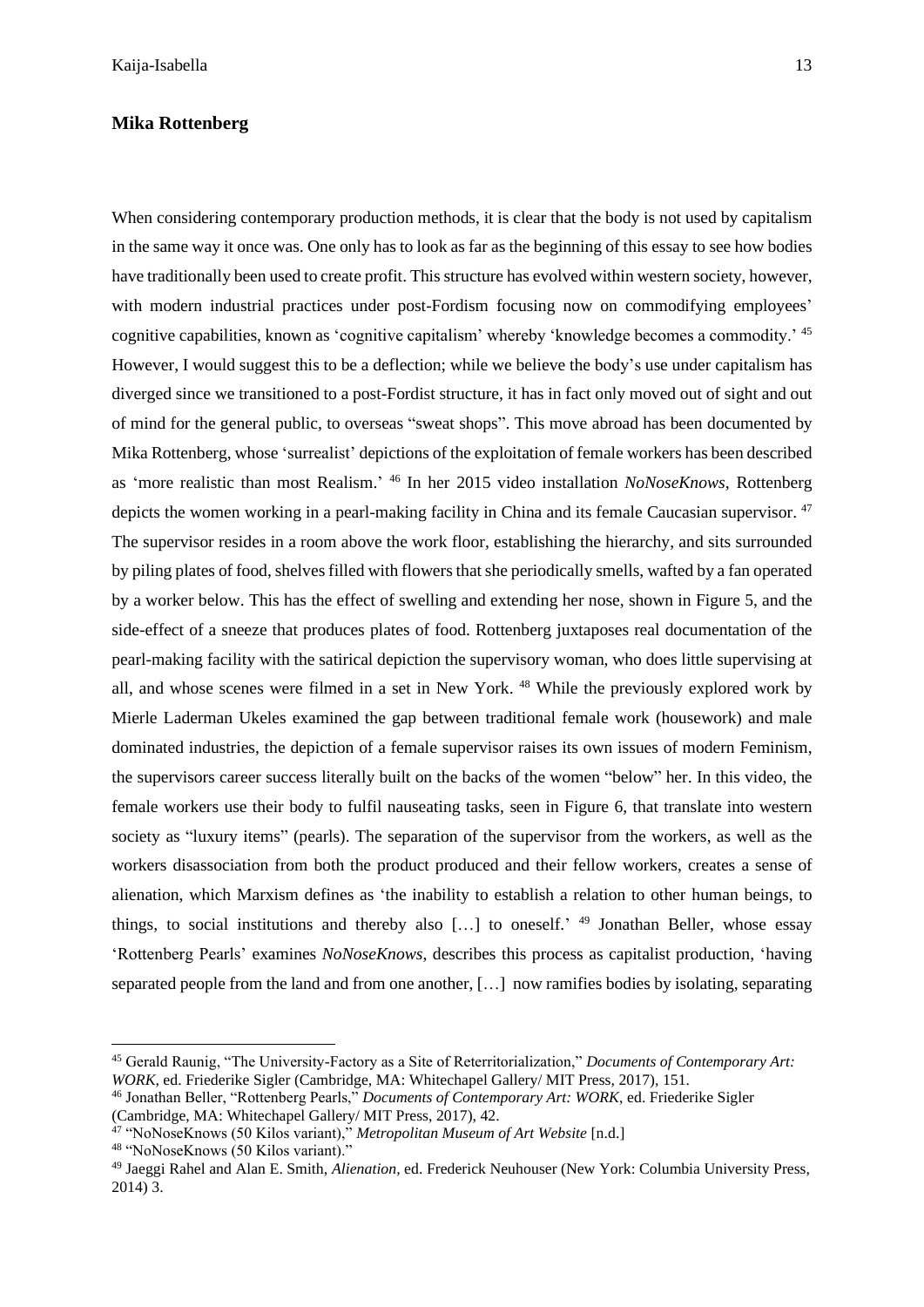and specializing human capacities and senses and putting them to work.<sup>50</sup> What Beller describes as the 'proletarianization of the senses (the putting of the senses to work for capital)' is in many ways another facet of the dichotomy between the body and the workforce. <sup>51</sup> This is another way in which labourers' bodies and senses are used, under nauseating circumstances, to create a product so far out of reach of the ones making it, who are expected to endure these circumstances for the wage of basic human rights.

The alienation between worker and product extends further when taking into account that the product being made, pearls, is separated from the workers both in terms of its monetary value and its final physical location. Beller continues to describe that 'the condition for the emergence of Rottenberg's work is not only third-world labour and non-normative female bodies […] but the moneyed, glamourous, well-heeled and indeed well-pearled world of the rich man's art market.' <sup>52</sup> The product in question is not just the pearls, however, and there is something to be said of Rottenberg's involvement in this process of creating both pearls and art. As Jonathan Beller attests, 'as commodities produced under conditions of globalization, Rottenberg's own works partake of the same disturbing incorporation and sublation of the labour of global South woman as does […] nearly all commodities today'. <sup>53</sup> Mika Rottenberg herself believes in 'treating [the body] as the means of production' even while claiming that under capitalism 'everything is commodified, like your parts of your body, your soul, your smile, everything can be sold'. <sup>54 55</sup> According to Rottenberg, therefore, the body of her hired performers and the workers she films are both the means of production and a commodity, which in many ways absolves her involvement in the production of the artwork, this being confirmed in her belief that while 'so much of video art was that the artist was part of it', she 'wanted to be removed from that.' <sup>56</sup> While Rottenberg might believe that she has merely documented the production of outsourced labour, she has in actuality outsourced the use of a body within art to the women in this workplace, the pearls produced being consumed by the western consumers in much the same way as the art made is consumed by the western audiences. *NoNoseKnows* thus becomes its own exploitative commodity, using the bodies of a workforce to perform their own exploitation, manufactured abroad and shipped to the consumerist western culture.

<sup>50</sup> Beller, "Rottenberg Pearls," 42.

<sup>&</sup>lt;sup>51</sup> Beller, "Rottenberg Pearls," 41.

<sup>52</sup> Beller, "Rottenberg Pearls," 42-43.

<sup>53</sup> Beller, "Rottenberg Pearls," 42.

<sup>54</sup> "Mika Rottenberg Interview: Social Surrealism," Louisiana Channel. 5 Sept 2017. Youtube.

<sup>55</sup> "Interview Mika Rottenberg," Palais de Tokyo. 5 July 2016. Youtube.

<sup>56</sup> "Mika Rottenberg: 'History is controlled by great artists — and maybe horrible people'," Washington Post. 30 October 2018. Youtube.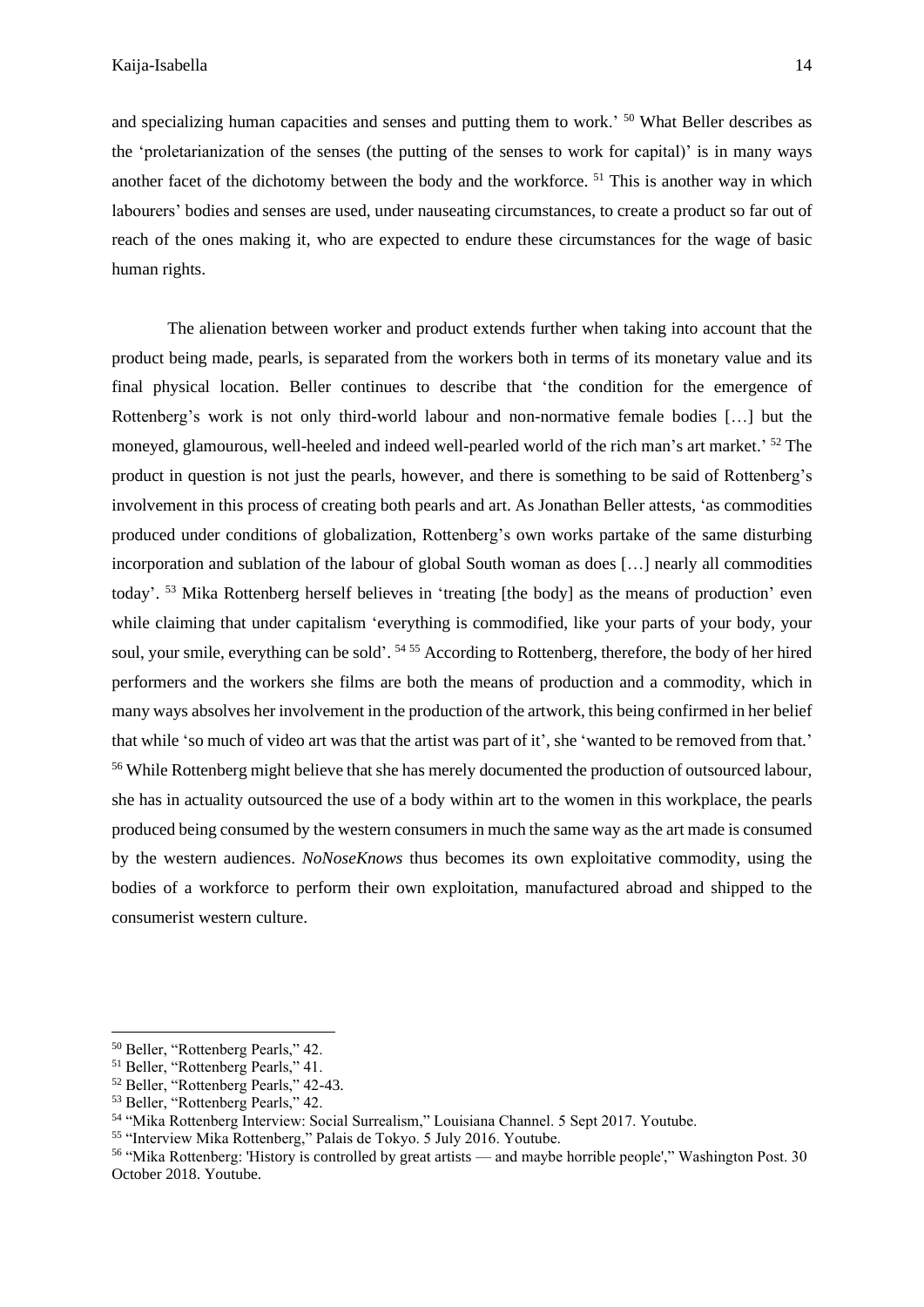

Figure 7. Santiago Sierra. *Eight People Paid to Remain Inside Cardboard Boxes.* Documentation of Events. 1996-2000. [https://www.santiago-sierra.com](https://www.santiago-sierra.com/)



Figure 8. Christoph Schlingensief. *Please Love Austria.* Documentation of Event. Vienna 2000. [https://www.spikeartmagazine.com](https://www.spikeartmagazine.com/)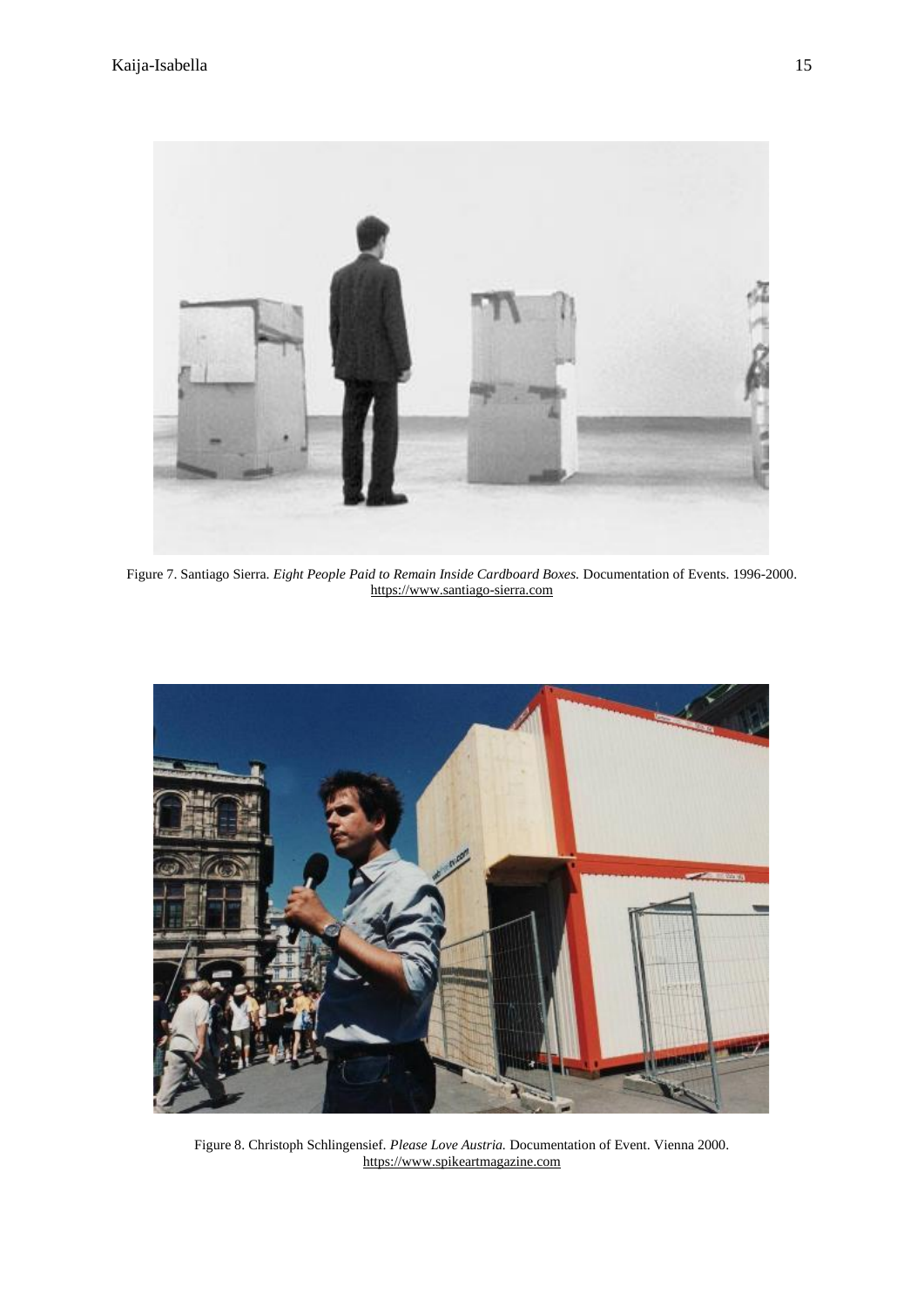### **Santiago Sierra**

Santiago Sierra is one of the most critiqued artists in his use of delegation to non-artist participants, and has been accused of being 'unethical, exploitative [and] authoritarian'. <sup>57</sup> He is also one of the most open in conversation with this debate, using the criticism as a way to broach the subjects of capitalism and labour, both key references within his work. In an interview with Teresa Margolles, Sierra rebuts the critique, sarcastically remarking that 'when you put your name on the work it seems that you're held responsible for the capitalist system itself.' <sup>58</sup> His works *Eight People Paid to Be in Cardboard Boxes (1998)* and *Six People Who Are not Allowed to Be Paid for Sitting in Cardboard Boxes (2000)* both include what their titles suggest, participants sitting for four hours a day in cardboard boxes, depicted in Figure 7. Within these artworks some participants are paid, as in the 1998 example, and some not, as in 2000 where German law forbade the participants from being paid. <sup>59</sup> These works have come under fire for 'using and exploiting underprivileged people', who are asylum seekers, homeless or in other ways vulnerable, 'with the intention of making a profit by selling their effort as artworks and […] endowing it with value beyond the actual cost of materials and labour.' <sup>60</sup> However, Sierra again refutes the claims of exploitation, infamously stating that 'they criticized me because I had people *sitting* for four hours a day, but they didn't realize that a little further up the hallway the guard spends eight hours a day on his feet', exposing the gallery-goers peripheral blindness to the staff of a gallery. <sup>61</sup> However, I find his rebuttals of criticism jarring, and his justification of his work limited. Sierra claims that his works are unduly criticised in relation to the capitalist system, but why does one negate the other? When the capitalist system exploits workers on a large scale, why is creating a microcosm of that exploitation any less exploitative than the system it is emulating? If the bourgeoisie class and the governments that protect its position are to be held responsible for the oppressive nature of its industry, then surely an artist who recreates these systems, even if it is intended as a reflective criticism, should too be held to account.

While an artwork might have intended political connotations, it is actually the production and ethics of this work that should be taken as the political points of departure. This is supported by Bojana Kunst who, when summarizing the beliefs of Walter Benjamin's *The Author as Producer*, writes that 'art is only political in the manner in which it observes the conditions of its own production [...] it is aware of the production relationships within which it is generated and works towards emancipating

<sup>57</sup> Andrés David Montenegro Rosero, "Radical (Dis)Identification," *Third Text* 29.6 (2015), 490.

<sup>58</sup> Teresa Margolles and Santiago Sierra, "Santiago Sierra," *Documents of Contemporary Art: WORK*, ed.

Friederike Sigler (Cambridge, MA: Whitechapel Gallery/ MIT Press, 2017), 178.

<sup>59</sup> Stefan Heidenreich, "Santiago Sierra," *Frieze Website*, 03 March 2001.

<sup>60</sup> Rosero, "Radical (Dis)Identification," 490.

<sup>61</sup> Margolles and Sierra, "Santiago Sierra," 178.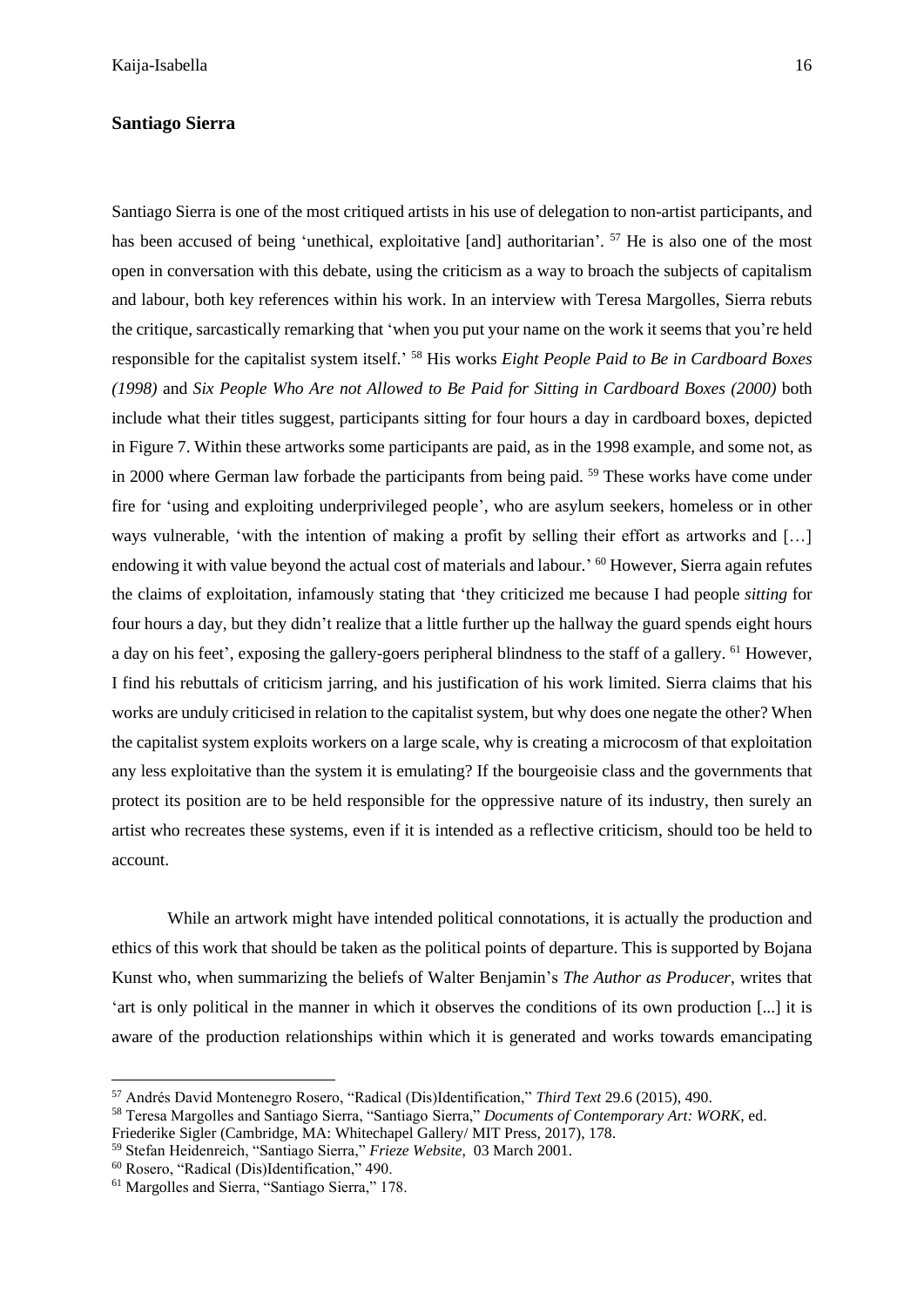these conditions'. <sup>62</sup> It is worth pondering on the effectiveness of these pieces in 'emancipating these conditions'. Christoph Schlingensief's comparative work *Please Love Austria*, in which the artist locked up asylum seekers in a concentration camp-like container in the middle of Vienna, was critiqued in a similar way to Sierra's work.<sup>63</sup> However, Schlingensief engaged directly with the far right politics his work was aimed at critiquing, appearing on Austrian TV with a member of the FPÖ (Freedom Party of Austria) and engaging with the piece's audience, as shown in Figure 8. <sup>64</sup> Sierra's work is disengaged in comparison; when responding to the criticism of his exploitation, rather than justifying his piece in terms of the wider social issues, he rebukes the gallery goers for not noticing the security guard's labour, which does little to engage with a call for social change. Sierra's work is a prime example of how the dichotomy between the body and the workforce has intensified in contemporary art, both intentionally and unintentionally. It exposes both the continued exploitation of vulnerable people in its intended context, and the exploitative nature of the contemporary art market in its subtext, through its use of controversial subject matter with no substantial reverberations. Santiago Sierra's *Eight People Paid to Be in Cardboard Boxes* and *Six People Who Are not Allowed to Be Paid for Sitting in Cardboard Boxes* are two "political" works that critique the capitalist system, even while emulating it. The result, therefore, even while intended as a critique, is further exploitation.

<sup>62</sup> Kunst, *Artist at Work*, 14.

<sup>63</sup> Heidenreich, "Santiago Sierra."

<sup>64</sup> Matthias Lilienthal and Anselm Franke, "Exhibition Histories: "Please Love Austria," *Spike Art Magazine Website*, Issue. 56, Summer 2018.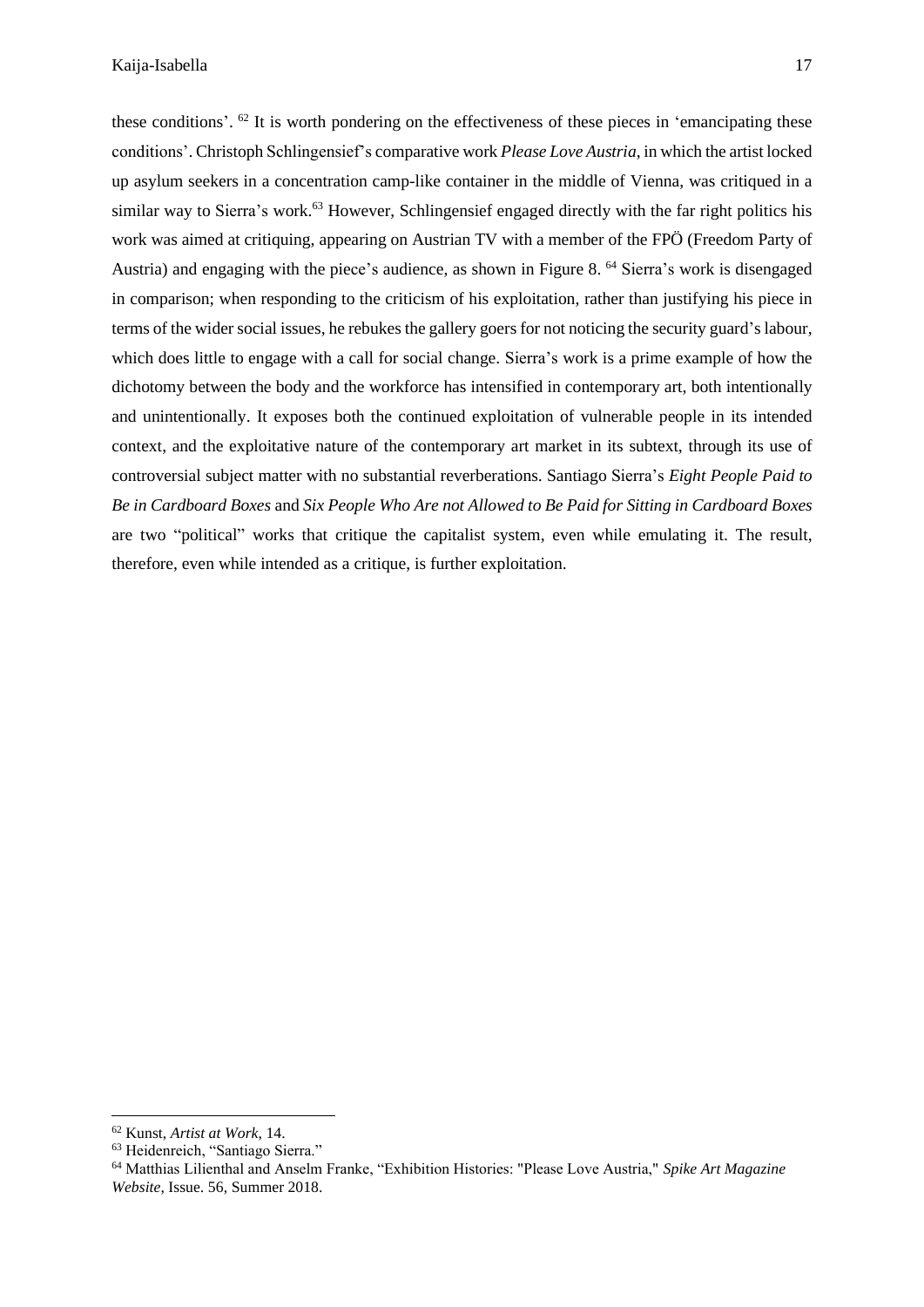

Figure 9*.* Vanessa Beecroft. *Untitled (for Parkett no. 56).* Performance. Museum of Modern Art, New York. 1999. [https://www.moma.org](https://www.moma.org/)



Figure 10. Marina Abramović. *Nude With Skeleton.* Reperformance. Documentation of Los Angeles Museum Gala. 2010. [https://www.afterall.org](https://www.afterall.org/)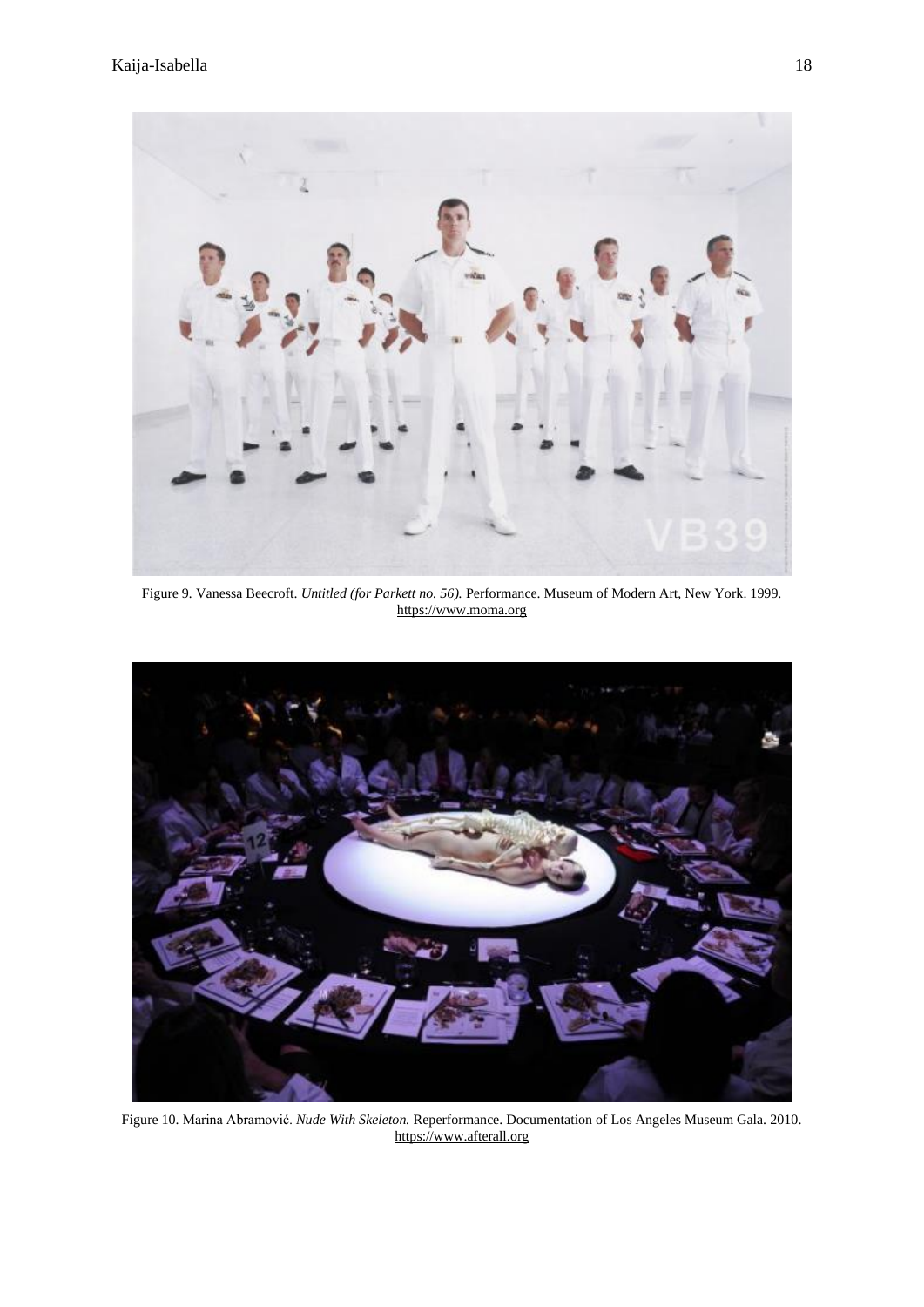### **Marina Abramović**

This essay began with the pioneering era of performance art, and so it might seem paradoxical to leave one of the pioneering artists to the last moment. While Marina Abramović is synonymous with the beginning of the performance art movement, her recent work is more applicable to the theme of this essay, encompassing the intersection of the body and capitalism. Abramović's *Seven Easy Pieces* utilised delegated performers to enact "reperformances". These '36 "re-performers"', essentially the 'medium' of this piece, were 'specifically hired because of their impressive strengths and capabilities.' <sup>65</sup> The work consisted of five appropriated performances from artists such as Vito Acconci, Joseph Beuys and Valie Export, as well as two of her own works. <sup>66</sup> These become documentation of the originals as well as works of art in their own right. As Jessica Santone explores in her essay 'Marina Abramović's "Seven Easy Pieces": Critical Documentation Strategies for Preserving Art's History', this type of documentation was 'iconic in its continued reproduction', in contrast with documentation through photography, which didn't represent the 'essentially body-based actions that Abramović understood to be at the heart of these six works.' <sup>67</sup> In the essay 'Performance Art as Capital Commodity: Marina Abramović's Use of Re-Performance'*,* Maia Nikitovich describes the hired workers in *Seven Easy Pieces*, expressing that 'the sheer number of them renders them somewhat faceless.' <sup>68</sup> This echoes what Stewart Martin said of Vanessa Beecroft's work in his 'Critique of [Nicolas Bourriaud's] Relational Aesthetics', describing Beecroft's hired performers as 'mass ornament of readily commodifiable bodies', which is evident in Figure 9. <sup>69</sup> A 'mass' of 'commodifiable bodies' is synonymous with a workforce, and so in both Beecroft and Abramović's work in hiring these people, they have created not only a performance but a group of workers. This creation becomes intensely problematic when considering the conditions of labour, Nikitovich describing Abramović's as 'inhumane employment conditions.' <sup>70</sup> Abramović has then become what so many artists work to expose, a callous and capitalistic employer. To further the relationship between this work and Marxist critique, Nikitovich critically exposes that, though it was the hired performers who enabled the work to exist, 'it is Abramović who receives any lasting credit', just as the business owner has a claim on the products produced by his employees. <sup>71</sup> In his introduction to Marx's 'Das Kapital', Serge L. Levitsky paraphrases the Marxist reflection of Abramović's 'lasting credit', explaining that:

<sup>65</sup>Maia Nikitovich, "Performance Art as Capital Commodity: Marina Abramovic's Use of Re- Performance," *Academia* (2012), 4.

<sup>66</sup> Jessica Santone, "Marina Abramović's "Seven Easy Pieces": Critical Documentation Strategies for Preserving Art's History," *The MIT Press* 41.2 (2008), 148.

<sup>67</sup> Santone, "Marina Abramović's 'Seven Easy Pieces',", 148.

<sup>68</sup> Nikitovich, "Performance Art as Capital Commodity," 4.

<sup>69</sup> Stewart Martin, "Critique of Relational Aesthetics," *Third Text* 21.4 (2007) 380.

<sup>70</sup> Nikitovich, "Performance Art as Capital Commodity," 5.

<sup>71</sup> Nikitovich, "Performance Art as Capital Commodity," 5.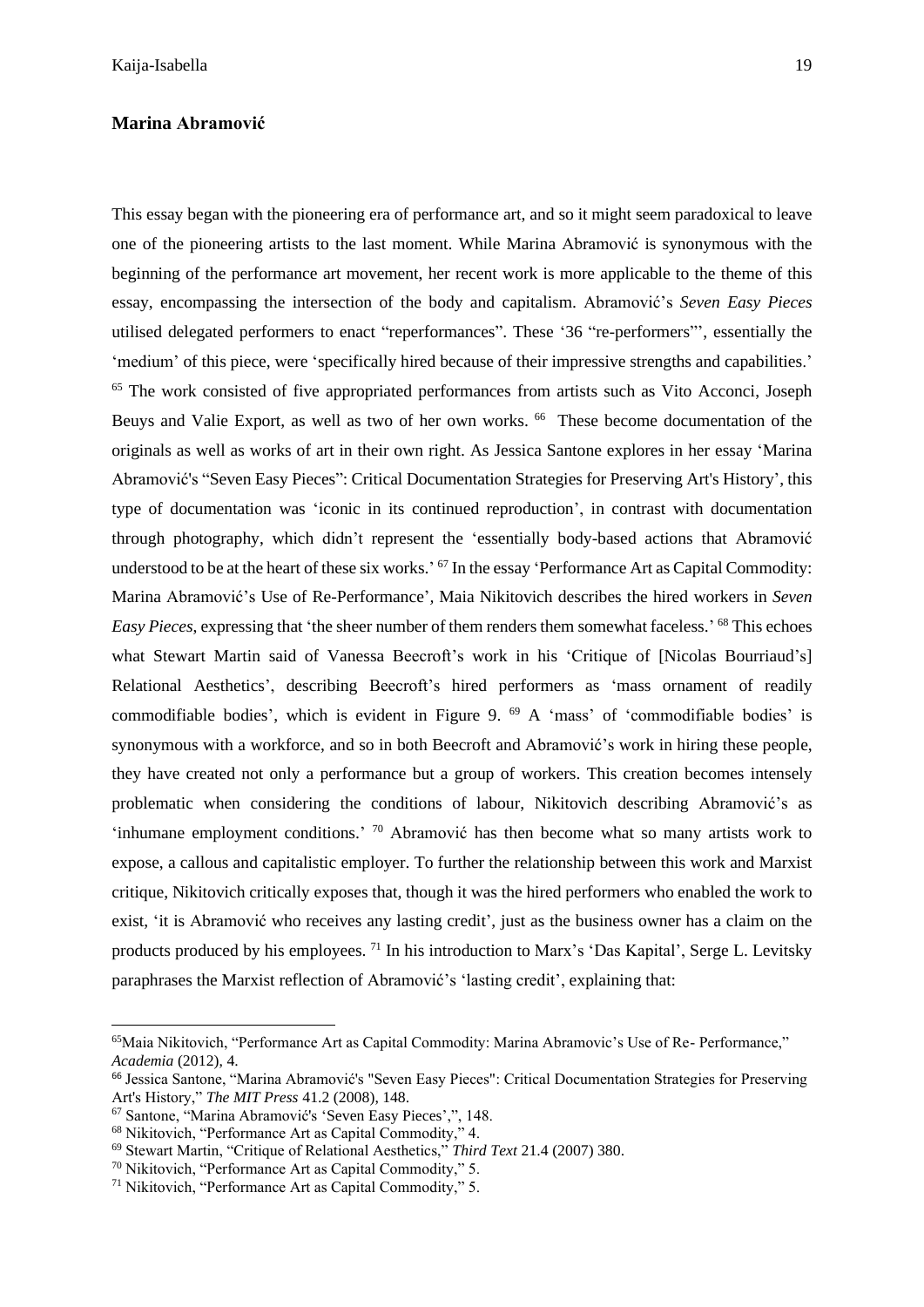Marx pictures a social class (the "workers" or proletariat) which is capable of, and does, produce more wealth ("value") than it actually enjoys, and another class (the "bourgeoisie" or the "capitalists") which appropriates the residue ("surplus value") by virtue of its possession of the means of production.  $72$ 

Abramović's 'means of production' are perhaps a modernised version of the Marxist idea, no longer money and supplies (though of these she is sufficient) but connections within the art world, repour and notoriety, which under modern capitalism can be seen as the equivalent to wealth. This has the effect of intensifying the body's relationship to capitalism, the value these hired performers produce by means of their body being appropriated by Abramović, and, in turn, inducting Abramović into the position of the bourgeoisie.

The intensity did not cease in 2005. In 2010, Abramović utilised delegated performance once again in the recreation of her 2002 work *Nude with Skeleton*, this time for the Los Angeles Museum Gala in which patrons paid between \$25,000 and \$100,000 for a seat.<sup>73</sup> The work required 'delegated' performers to lay naked on a table with a skeleton on top of them, surrounded by dining celebrities, as depicted in Figure 10. This fetishistic spectatorship echoes the voyeuristic element of the Artist Placement Group as previously explored, established artists and figures gawping at the bodies of exploited workers rather than aiding them. For this piece 'over 800 people applied, of which "only" 200 were invited to audition', evidence of the instability of modern capitalism, especially for those in the creative industry. <sup>74</sup> However, despite these numbers suggesting that there were many eager collaborators, 'some of those auditioning declined to collaborate subsequently.' <sup>75</sup> After the event, a letter was constructed by art critic Douglas Crimp and artists Taisha Paggett and Yvonne Rainer, that 'criticised the collaboration conditions at the event and denoted them as exploitative.' <sup>76</sup> The letter in part reads:

Ms Abramović is so wedded to her original vision that she [...] [doesn't] see the egregious associations for the performers who, though willing, will be exploited nonetheless. Their desperate voluntarism says something about the generally exploitative conditions of the art world such that people are willing to become decorative table ornaments installed by a celebrity

<sup>72</sup>Karl Marx, *Das Kapital: A Critique of Political Economy*, Introduction by Serge L. Levitsky (Washington,

D.C: Regnery, 2009), 3.

<sup>73</sup> Kunst, *Artist at Work*, 38.

<sup>74</sup> Kunst, *Artist at Work*, 38.

<sup>75</sup> Kunst, *Artist at Work*, 38.

<sup>76</sup> Kunst, *Artist at Work*, 38.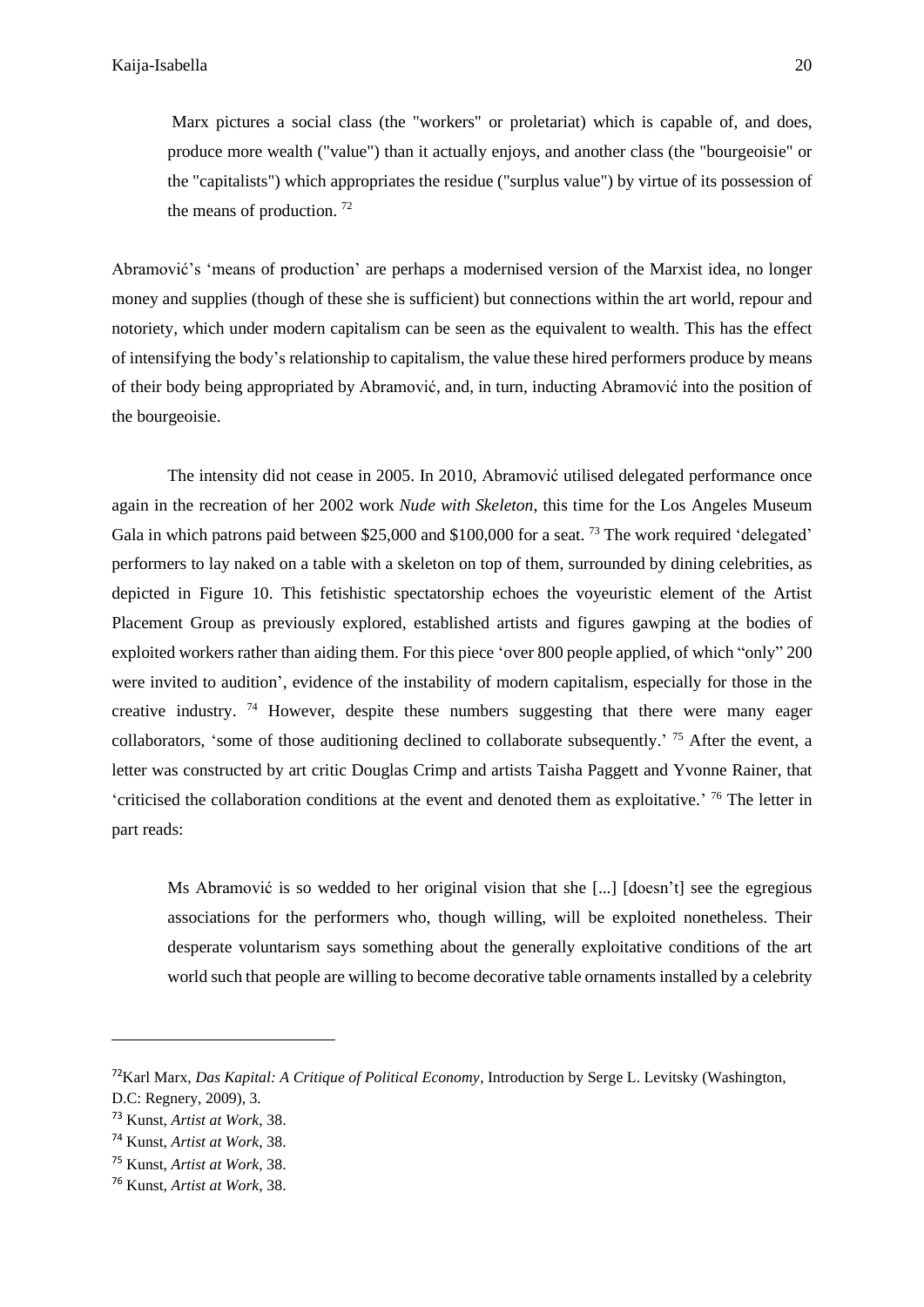artist in the hopes of somehow breaking into show biz themselves. And at sub-minimal wages for the performers, the event is economic exploitation as well, verging on criminality.<sup>77</sup>

The exploitative parallel between *Seven Easy Pieces* and the reperformance of *Nude with Skeletons* is indicative of Abramović's attitude towards delegated performers; in both cases Abramović has been described as exploitative, and in the five years between the performances no fair labour practices were developed, evidencing Abramović's willing complacency and complicity.

The parameters within which Abramović hires workers is not the only exploitative element of her performances, however. Abramović uses what she describes as 'performance modes', both for herself when performing, as well as instructing her hired performers to do so.<sup>78</sup> One of these performers, Sarah Wookey, recalls that in the face of 'potential physical or verbal harassment while performing' she was expected to ignore it 'by staying in what Abramović refers to as "performance mode"'. <sup>79</sup> In her book *Artist at Work,* Bojana Kunst argues that 'the establishment of performance modes […] can be thought of as performing human and subjective powers: these powers are at the centre of contemporary post-Fordist production.' <sup>80</sup> What Abramović describes as 'performance mode' is essentially the everyday use of the body of a worker, her being so far removed from the issues of the working class that she believes she invented such positions. Foucault explored this idea, when saying that 'discipline [is] installed through the imposition of rigid body postures', these 'body postures' essentially being Abramović's 'performance mode', and furthering Kunst's idea that 'in today's capitalism, we work in the manner that Abramović calls performance mode.' <sup>81 82</sup> As we explored in both Mika Rottenberg and Santiago Sierra's work, the representations of the capitalist structure purposefully created by artists sometimes play more into the exploitative industry than the artist may have intended, but this can be accredited to the artist engaging too closely with their own subject matter. However, when representing a capitalist structure wasn't the artist's foremost intention, as with Abramović, their piece becoming a microcosm of capitalism is even more problematic.

<sup>77</sup> Kunst, *Artist at Work*, 38.

<sup>78</sup> Kunst, *Artist at Work*, 39.

<sup>79</sup> Kunst, *Artist at Work*, 39.

<sup>80</sup> Kunst, *Artist at Work*, 41-42.

<sup>81</sup> Fisher, *Capitalist Realism*, 23.

<sup>82</sup> Kunst, *Artist at Work*, 42.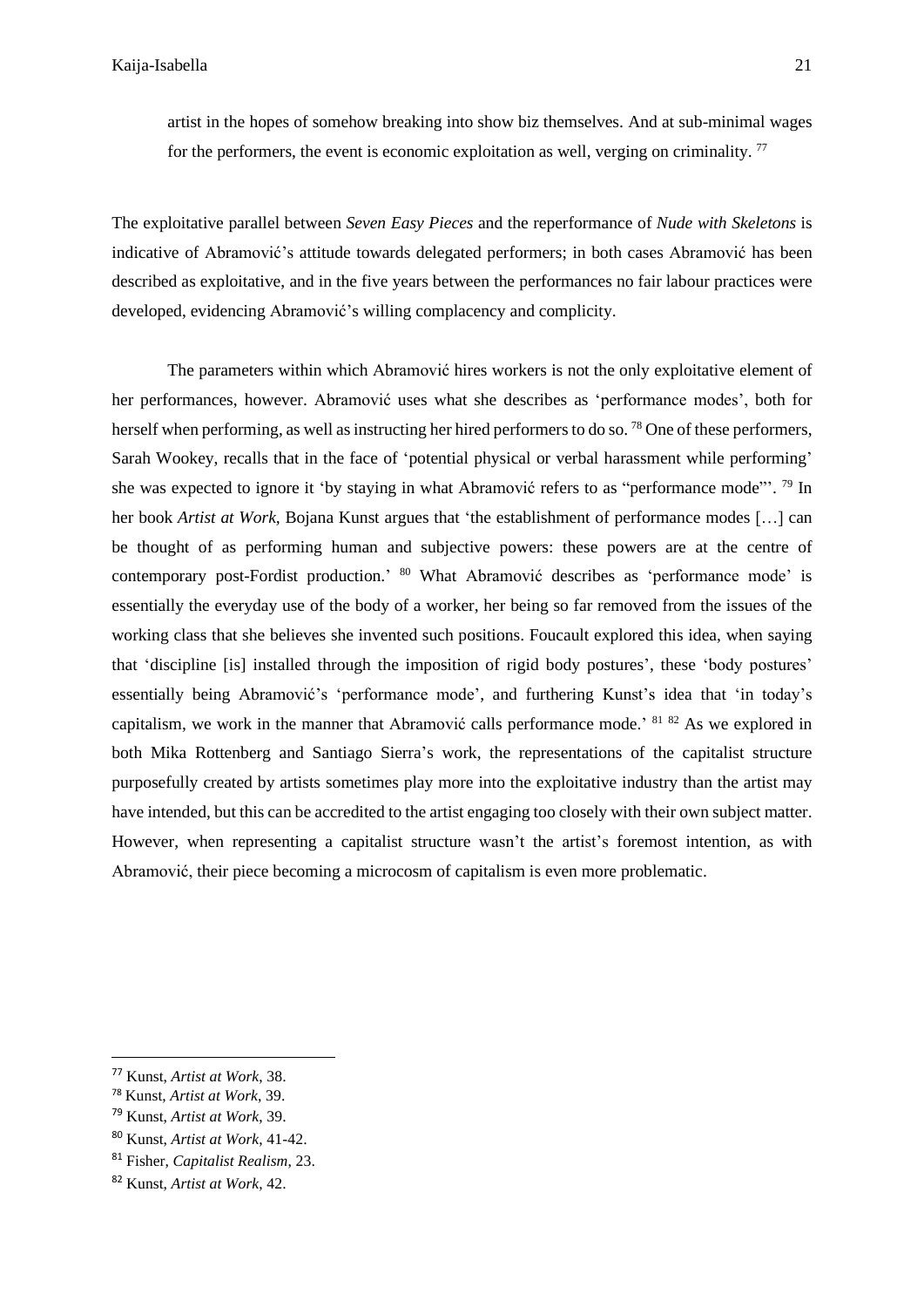## **Summary**

As evidenced in the above exploration, the way in which the body is used within contemporary art has diverged significantly from that of the beginning of the performance art movement. As Kunst explores, 'the interesting status of the performer's work […] can be closely associated with the changes of work in contemporary capitalism.' <sup>83</sup> The introduction of delegated performances, seen in the work of each of the artists discussed in this chapter has had an impact on the way art functions, but it is no new theme to capitalism. The delegation of production to other labourers is a direct reference to capitalist industry. But even if the pioneering artists of performance had also emulated this exploitation, the current portrayals of the body within art would maintain the intensity it has, particularly due to capitalism itself intensifying. The precarity of the workplace in modern western culture has led all, but especially the young and those in creative industries, to lack stability. Artists involvement in this, such as Marina Abramović's disregard for employees standards and autonomy, reveals the hypocrisy of modern art practice, particularly in the case of performance, that was in many ways built on a divergence from the exploitative art market. The working class body is now used in different ways to benefit the ruling class, demonstrated by the monopolisation of their mind and soul, along with their bodies. Artists' inability to directly engage with their subject matters outside of an institutional setting, such as in the case of Santiago Sierra, evidences the fact that the art world has become not only a documenter of exploitation, but a catalyst of it. And while the artists explored previously may retort such criticisms, believing, as did Abramović, that their criticisers were 'failing to see the […] ironical stance' of the artworks, the body 'cannot be thought about without [its] social and political contexts'. <sup>84 85</sup> The body can't 'exist as isolated art material because [it is] deeply intertwined with numerous social and economic processes.' <sup>86</sup> The body cannot escape politicisation, as much as artist/employer and worker alike might hope it could.

<sup>83</sup> Kunst, *Artist at Work*, 40.

<sup>84</sup> Kunst, *Artist at Work*, 40.

<sup>85</sup> Kunst, *Artist at Work*, 42.

<sup>86</sup> Kunst, *Artist at Work*, 42.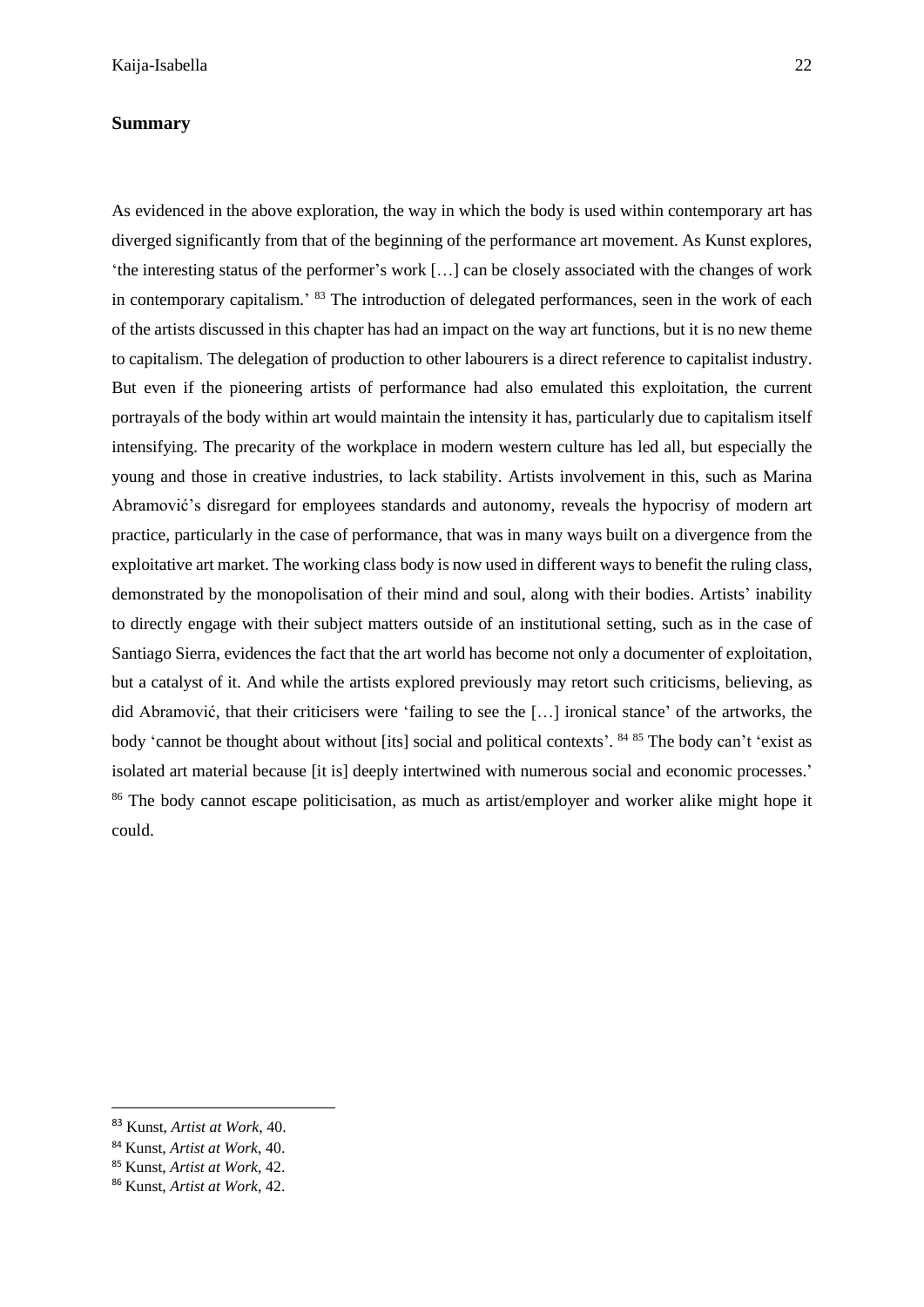## **Conclusion**

The works of Stuart Brisley and Mierle Laderman Ukeles in the pioneering era of performance art compared with contemporary working artists such as Mika Rottenberg, Santiago Sierra, and Marina Abramović have given a broad scope of how the body has been used within art, as well as what impact this has had on the relationship between the body and capitalism. The use of the body within art has intensified over the past fifty years, just as capitalism itself has, Bojana Kunst verifying this when saying that 'the need for political art has never been at the foreground to the extent it is now'. <sup>87</sup> Comparing performance and artworks using the body from contemporary artists to artists working fifty years ago verifies this intensity, as the issues addressed in the 1960s and '70s are not only unresolved, but have in fact intensified. Mark Fisher explores this idea in *Capitalist Realism*, observing that while 'in the 1960s and '70s, capitalism had to face the problem of how to contain and absorb energies from outside', in late stage capitalism it 'has the opposite problem; having all-too successfully incorporated externality, how can it function without an outside it can colonize and appropriate?' <sup>88</sup> While labour, capitalism and the exploitation of workers was once a subject matter for artists to explore, such as Stuart Brisley in his Hille Furniture placement and Mierle Laderman Ukeles in her *Touch Sanitation* and *Washing/ Tracks/ Maintenance: Outside* works, it has since become a much more intrinsic controversy for artists, such as in Santiago Sierra's *Eight People Paid to sit in Cardboard Boxes* and Mika Rottenberg's *NoNoseKnows*. *Artist as whore* depicted the relationship between artist and (sex) worker, but this relationship has since become entirely indistinguishable; those now depicted in performances *are* hired labourers. Artists no longer simply work alongside workers, as in the case of Brisley and Laderman, but paradoxically employ workers for use within an artwork to address the theme of labour, and are thus no longer 'external agents' that can return to the gallery, but instead employers maintaining a capitalist structure. While recognition within the arts is something many of the pioneering performance artists would have appreciated, it is the fame of now renowned performance artists such as Marina Abramović that has justified their exploitation of other artists. As workplaces have become more precarious, being an artist, a job that was already precarious, now has added levels of intensity, which is exacerbated when that instability is exploited by, of all people, a fellow artist. The body, being capitalism's most useful commodity, is reappropriated for use within an artist's practice, which, when being reclaimed by the artist themself is a sign of liberation. However, when the artist appropriates the use of another's body through the process of delegation, the parallel with the structure of capitalism becomes stronger. The pressure on the artist to be held to an equal, if not higher, standard than the political system is undue, as Carrie Lambert-Beatty encompasses when describing 'our recurring dream

<sup>87</sup> Kunst, *Artist at Work*, 7.

<sup>88</sup> Fisher, *Capitalist Realism*, 8.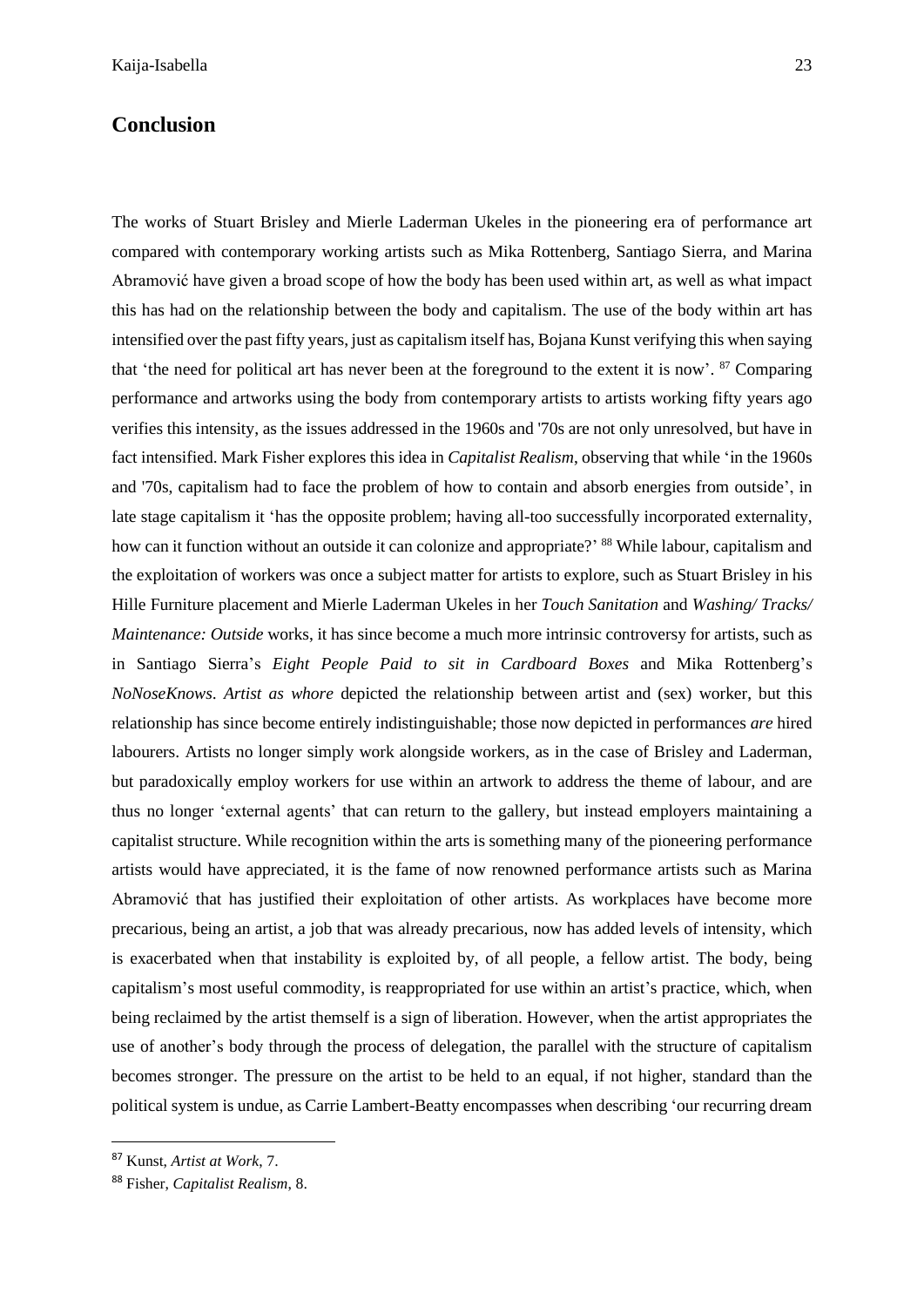that what the world of politics won't give us, the art world will.' <sup>89</sup> The dichotomy between the body and the workforce has indeed intensified since the 1960s. It has done so because capitalism, the art world, and all that these encompass has likewise intensified. It is now not enough for an artist to be anticapitalist, or to make works exposing the exploitations of class structures, since 'the art of today is no longer capable of ridiculing its patrons'. <sup>90</sup> This is owing to the fact that if they succeed in exposing these capitalistic patrons within the art world, they have still failed, 'since to succeed would only mean that you were the new meat on which the system could feed.' <sup>91</sup>

It is futile for artists today to address anti-capitalism, finding themselves in a paradox: wanting to deconstruct the system through the art world requires one to become a part of it, being a part of it makes you a hypocrite, not being a part of it means doing nothing, and doing nothing meansit continues. Thus, art has imitated exploitation in the way it is said to imitate life; it has taken inspiration from the capitalist structure it is within.

<sup>89</sup> Carrie Lambert-Beatty, "Against Performance Art," *Artforum International* 48.9 (2010), 1.

<sup>90</sup> Kunst, *Artist at Work*, 47.

<sup>91</sup> Fisher, *Capitalist Realism*, 9.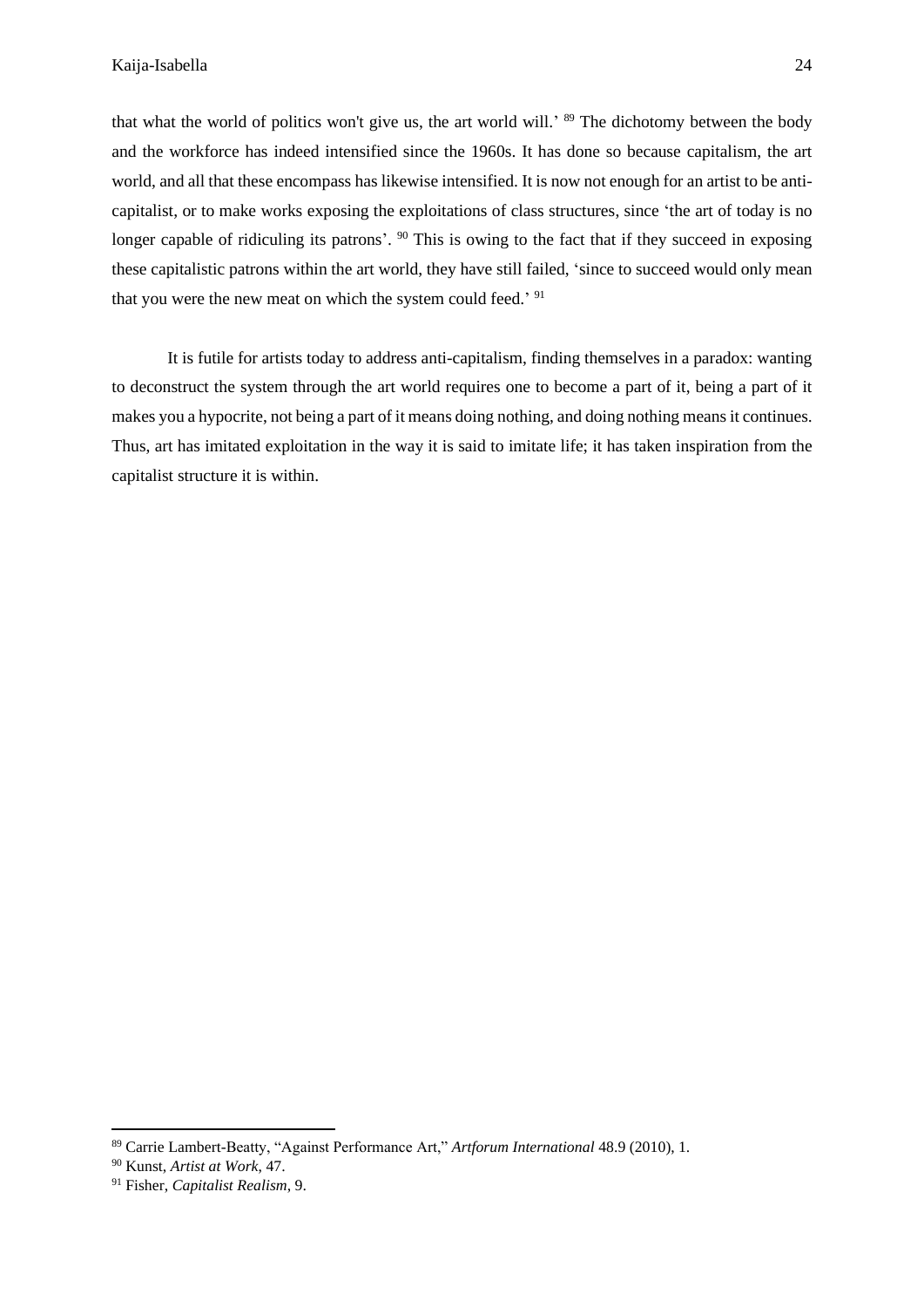#### **Bibliography**

"Artist as Whore 1972." *Stuart Brisley Website* [n.d.] Web. 03 February 2021. [http://stuartbrisley.com](http://stuartbrisley.com/)

Auslander, Philip. "Going with the Flow: Performance Art and Mass Culture." *The Drama Review*  33.2 (1989): 119- 136. JSTOR. Web. 24 Oct 2020.

Baudelaire, Charles. *Fusées,.* Édition du groupe: "Ebooks libres et gratuits."/ Edition of the group: "Free and free ebooks", 2003. Web. 03 February 2021.

Beaven, Kirstie. "Performance Art: The Happening." *Tate Online* [n.d]. Web. 03 February 2021. https://www.tate.org.uk/art/art-terms/

Beller, Jonathan. "Rottenberg Pearls." *Documents of Contemporary Art: WORK*. Ed. Friederike Sigler. Cambridge, MA: Whitechapel Gallery/ MIT Press, 2017.

Bishop, Claire. *Artificial Hells: Participatory Art and the Politics of Spectatorship*. London: Verso, 2012.

Bourriaud, Nicolas. *Relational Aesthetics*. Trans. Simon Pleasance and Fronza Woods. Dijon: Les Presses du reel, 2002.

Bryan-Wilson, Julia. "Dirty Commerce: Art Work and Sex Work since the 1970s." *Documents of Contemporary Art: WORK*. Ed. Friederike Sigler. Cambridge, MA: Whitechapel Gallery/ MIT Press, 2017.

Burnham, Linda Frye. "'High Performance,' Performance Art, and Me." *The Drama Review* 30.1 (1986): 15-51. JSTOR. Web. 09 Nov 2020.

Finkelpearl, Tom and Mierle Laderman Ukeles. "Mierle Laderman Ukeles In Conversation with Tom Finkelpearl." *Documents of Contemporary Art: WORK*. Ed. Friederike Sigler. Cambridge, MA: Whitechapel Gallery/ MIT Press, 2017.

Fisher, Mark. *Capitalist Realism: Is There No Alternative?.* Alresford: Zero Books, 2009.

Forte, Jeanie. "Women's Performance Art: Feminism and Postmodernism." *Theatre Journal* 40.2 (1988): 217-235. JSTOR. Web. 24 Oct 2020.

Goldberg, RoseLee. *Performance Now.* London: Thames & Hudson, 2018.

Heidenreich, S. "Santiago Sierra." *Frieze Website*. 03 March 2001. Web. 03 February 2021. https://www.frieze.com

"Interview Mika Rottenberg." Palais de Tokyo. 5 July 2016. Youtube. Web. 03 February 2021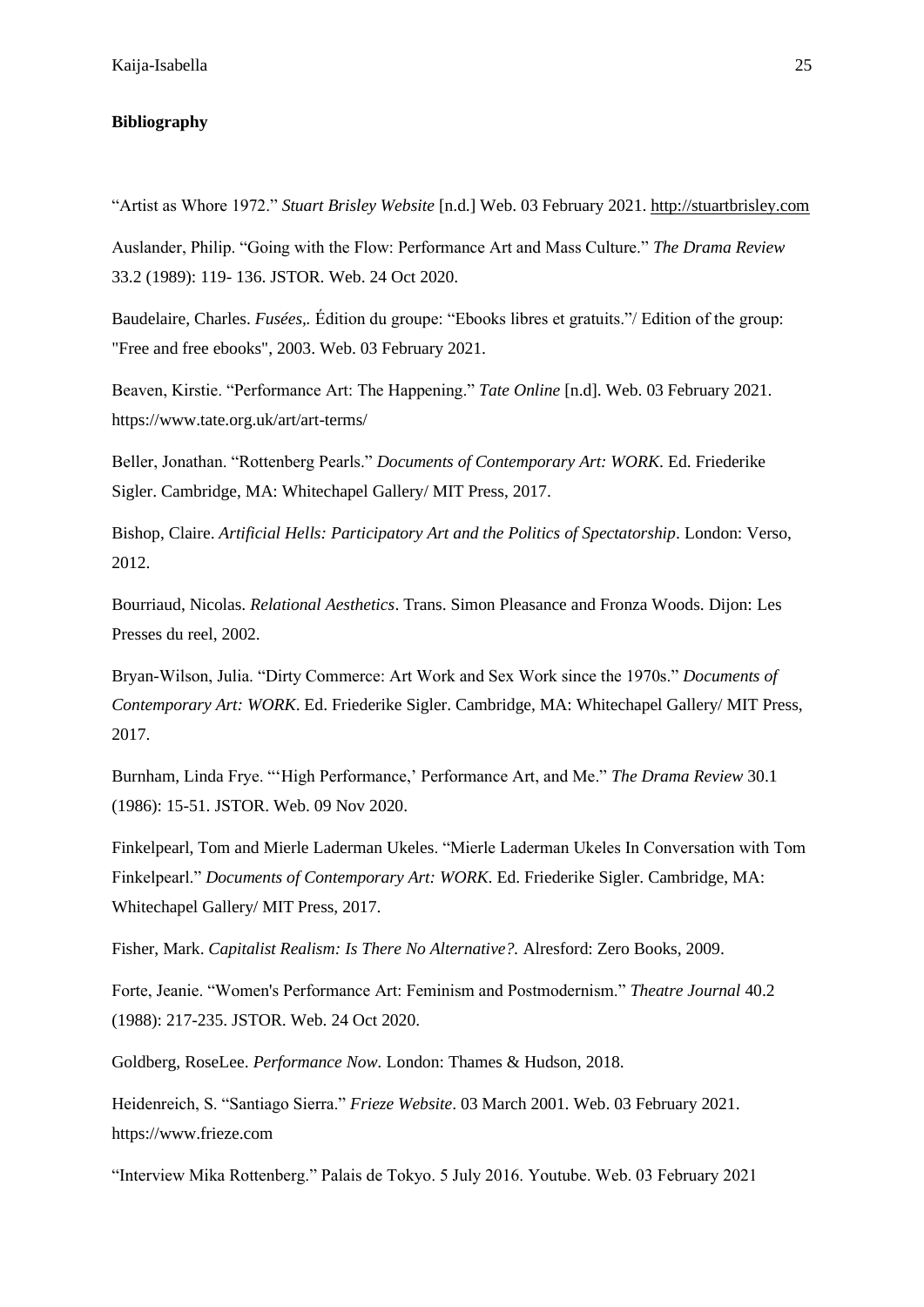"Karen Finley/ Yams Up My Grannie's Ass." *LACE: Los Angeles Contemporary Exhibitions* [n.d]. Web. 03. February 2021[. https://welcometolace.org/](https://welcometolace.org/)

Kunst, Bojana. *Artist at Work: Proximity of Art and Capitalism.* Alresford: Zero Books, 2015.

Lacy, Suzanne. *Leaving Art: Writings on Performance, Politics, and Publics. 1974-2007*. Durham: Duke University Press, 2010.

Lambert-Beatty, Carrie. "Against Performance Art," *Artforum International* 48.9 (2010): 1-5. ProQuest. Web. 03 February 2021.

Lilienthal, Matthias and Anselm Franke. "Exhibition Histories: "Please Love Austria." *Spike Art Magazine Website*. Issue. 56, Summer 2018. Web. 03 February 2021. [https://www.spikeartmagazine.com](https://www.spikeartmagazine.com/)

"Mika Rottenberg: 'History is controlled by great artists — and maybe horrible people'." Washington Post. 30 October 2018. Youtube. Web. 03 February 2021.

Margolles, Teresa and Santiago Sierra. "Santiago Sierra." *Documents of Contemporary Art: WORK*. Ed. Friederike Sigler. Cambridge, MA: Whitechapel Gallery/ MIT Press, 2017.

Martin, Stewart. "Critique of Relational Aesthetics." *Third Text* 21.4 (2007): 369-386. Routeledge. Web. 23 January 2021

Marx, Karl. *Das Kapital: A Critique of Political Economy*, Introduction by Serge L. Levitsky. Washington, D.C: Regnery, 2009.

Marx, Karl. *Economic and Philosophic Manuscripts of 1844*, trans. Martin Milligan, rev. Dirk J. Struik. Moscow: Progress, 1959.

Marx, Karl and Friedrich Engels. *The Communist Manifesto*. Trans. Samuel Moore. Reprint. London: Penguin Classics, [1967] 2014.

"Mierle Laderman Ukeles, Cleaning the museum: Maintenance Art." *Khan Academy Website* [n.d]. Web. 03 February 2021. [https://www.khanacademy.org](https://www.khanacademy.org/)

"Mika Rottenberg Interview: Social Surrealism." Louisiana Channel. 5 September 2017. Youtube. Web. 03 February 2021.

Nikitovich, Maia "Performance Art as Capital Commodity: Marina Abramovic's Use of Re-Performance." *Academia* (2012).

"NoNoseKnows (50 Kilos variant)." *Metropolitan Museum of Art Website* [n.d]. Web. 03 February 2021.<https://www.metmuseum.org/>